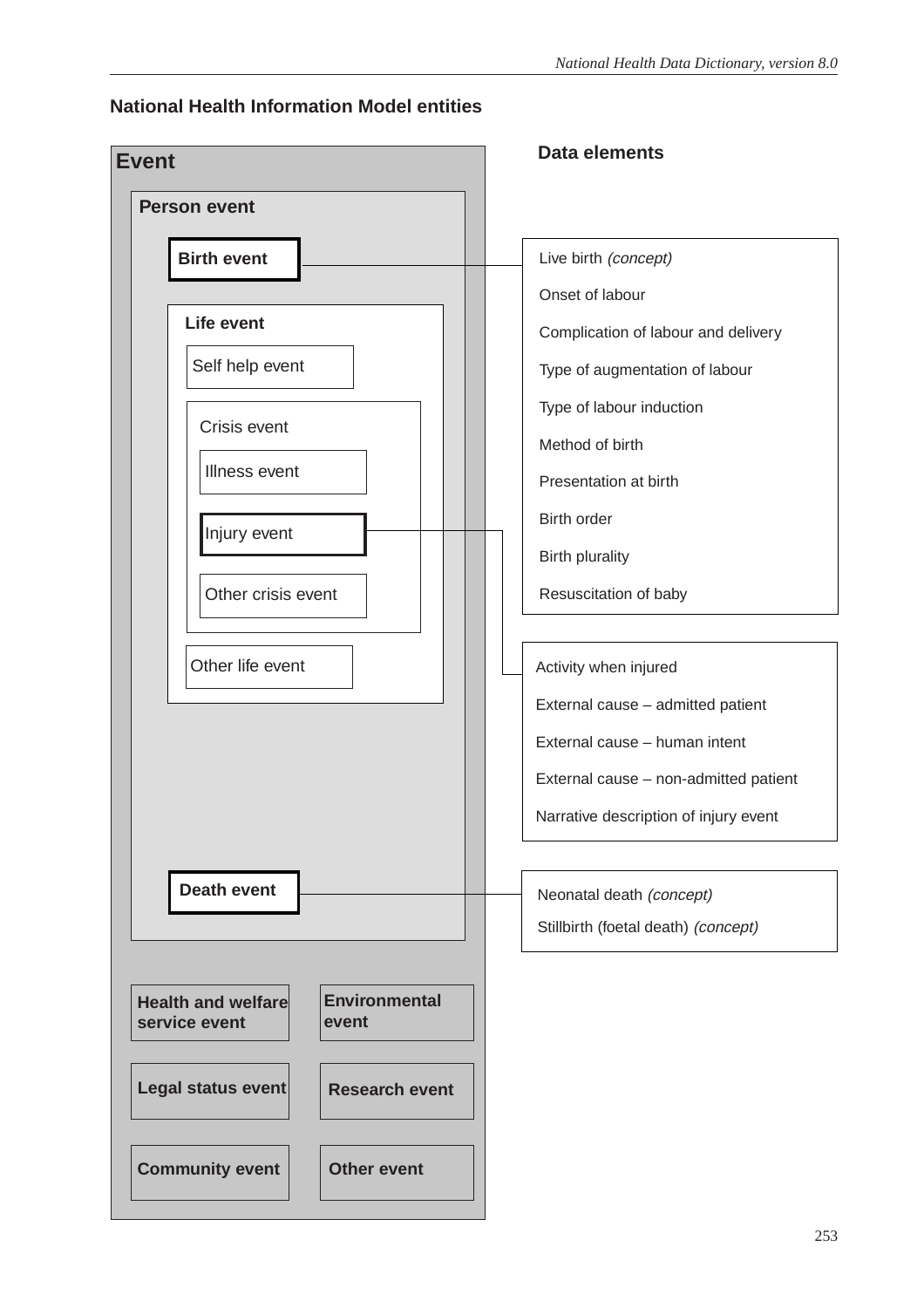## **Live birth**

| Admin. status:                          | <b>CURRENT</b>       | 1/07/94                                                                                                                                                                                                                                                                                                                                                                                                                                                                                                           |                          |  |
|-----------------------------------------|----------------------|-------------------------------------------------------------------------------------------------------------------------------------------------------------------------------------------------------------------------------------------------------------------------------------------------------------------------------------------------------------------------------------------------------------------------------------------------------------------------------------------------------------------|--------------------------|--|
| Identifying and definitional attributes |                      |                                                                                                                                                                                                                                                                                                                                                                                                                                                                                                                   |                          |  |
| Knowledgebase ID:                       | 000083               |                                                                                                                                                                                                                                                                                                                                                                                                                                                                                                                   | <b>Version number:</b> 1 |  |
| Data element type:                      | DATA ELEMENT CONCEPT |                                                                                                                                                                                                                                                                                                                                                                                                                                                                                                                   |                          |  |
| Definition:                             | born.                | A live birth is defined by the World Health Organization to be the complete<br>expulsion or extraction from the mother of a baby, irrespective of the duration of<br>the pregnancy which, after such separation, breathes or shows any other evidence<br>of life, such as beating of the heart, pulsation of the umbilical cord, or definite<br>movement of the voluntary muscles, whether or not the umbilical cord has been<br>cut or the placenta is attached. Each product of such a birth is considered live |                          |  |
| Context:                                | Perinatal            |                                                                                                                                                                                                                                                                                                                                                                                                                                                                                                                   |                          |  |

## **Relational and representational attributes**

| Datatype:           |      |      | Representational form:                                    |
|---------------------|------|------|-----------------------------------------------------------|
| Field size:         | Min. | Max. | Representational layout:                                  |
| Data domain:        |      |      |                                                           |
| Guide for use:      |      |      |                                                           |
| Verification rules: |      |      |                                                           |
| Collection methods: |      |      |                                                           |
| Related data:       |      |      | relates to the data element Status of the baby, version 1 |

### **Administrative attributes**

| Source document:            | International Classification of Diseases and Related Health Problems, 10th<br>Revision, Vol 1, WHO 1992 |  |  |  |  |
|-----------------------------|---------------------------------------------------------------------------------------------------------|--|--|--|--|
| Source organisation:        | National Health Data Committee, National Perinatal Data Development<br>Committee                        |  |  |  |  |
| National minimum data sets: |                                                                                                         |  |  |  |  |
| Institutional health care   | from $1/07/89$ to                                                                                       |  |  |  |  |
| Perinatal                   | from $1/07/97$ to                                                                                       |  |  |  |  |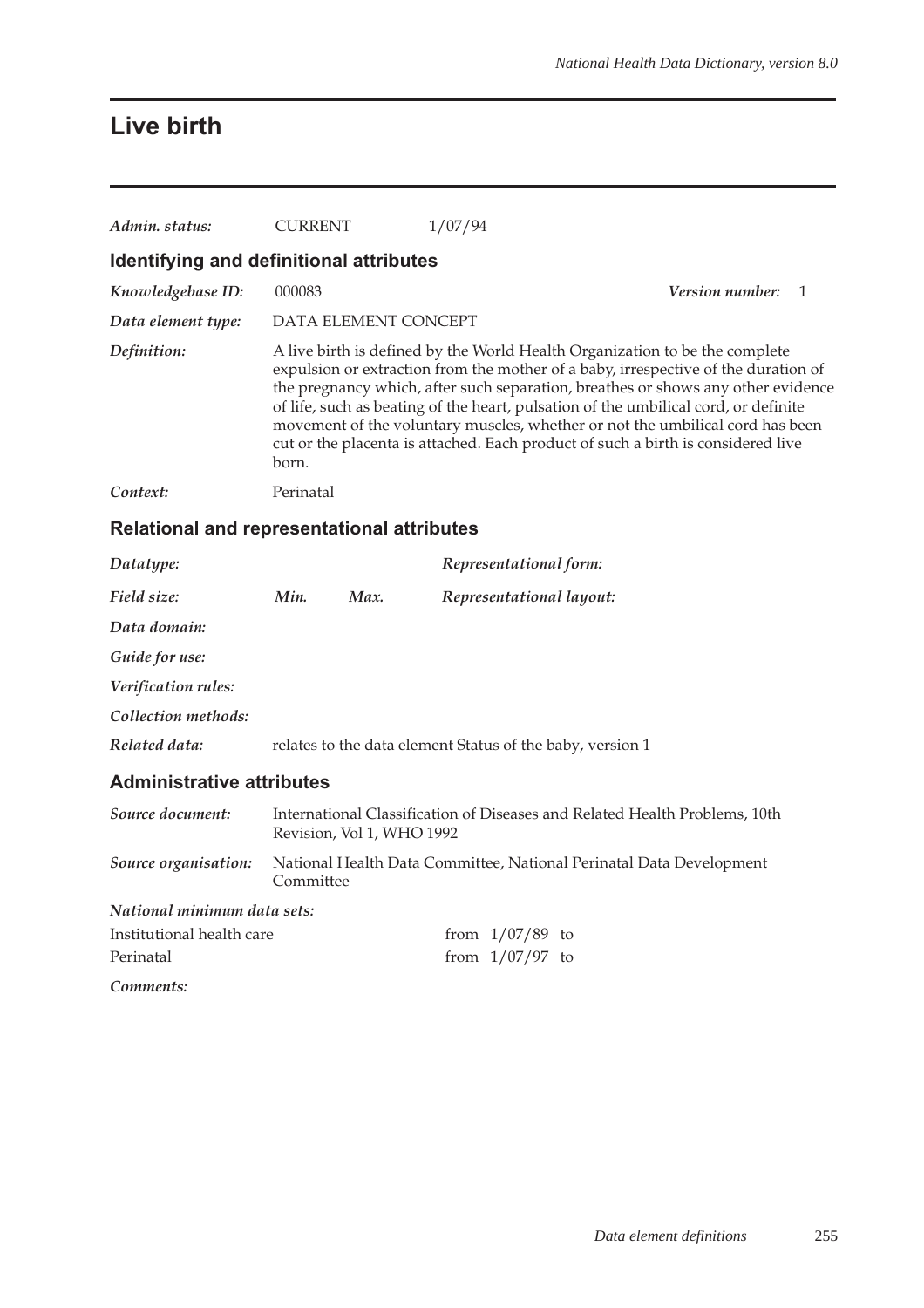## **Onset of labour**

| Admin. status:                          | <b>CURRENT</b>                  | 1/07/96 |                                                                                                                                                                                                                                                        |  |
|-----------------------------------------|---------------------------------|---------|--------------------------------------------------------------------------------------------------------------------------------------------------------------------------------------------------------------------------------------------------------|--|
| Identifying and definitional attributes |                                 |         |                                                                                                                                                                                                                                                        |  |
| Knowledgebase ID:                       | 000113                          |         | <b>Version number:</b> 1                                                                                                                                                                                                                               |  |
| Data element type:                      | <b>DATA ELEMENT</b>             |         |                                                                                                                                                                                                                                                        |  |
| Definition:                             | Manner in which labour started. |         |                                                                                                                                                                                                                                                        |  |
| Context:                                | intervention.                   |         | Perinatal statistics: how labour commenced is closely associated with type of<br>delivery and maternal and neonatal morbidity. Induction rates vary for maternal<br>risk factors and obstetric complications and are important indicators of obstetric |  |

### **Relational and representational attributes**

| Datatype:                        | Numeric        |             | Representational form:                                          | <b>CODE</b> |
|----------------------------------|----------------|-------------|-----------------------------------------------------------------|-------------|
| Field size:                      | Min. 1         | Max. 1      | Representational layout: N                                      |             |
| Data domain:                     | 1              | Spontaneous |                                                                 |             |
|                                  | $\overline{2}$ | Induced     |                                                                 |             |
|                                  | 3              | No labour   |                                                                 |             |
|                                  | 9              | Not stated  |                                                                 |             |
| Guide for use:                   |                |             | 'No labour' can only be associated with caesarean section.      |             |
| Verification rules:              |                |             |                                                                 |             |
| Collection methods:              |                |             |                                                                 |             |
| Related data:                    |                |             | is used in conjunction with Type of labour induction, version 1 |             |
| <b>Administrative attributes</b> |                |             |                                                                 |             |
| Source document:                 |                |             |                                                                 |             |

*Source organisation:* National Perinatal Data Development Committee

*National minimum data sets:*

Perinatal from 1/07/97 to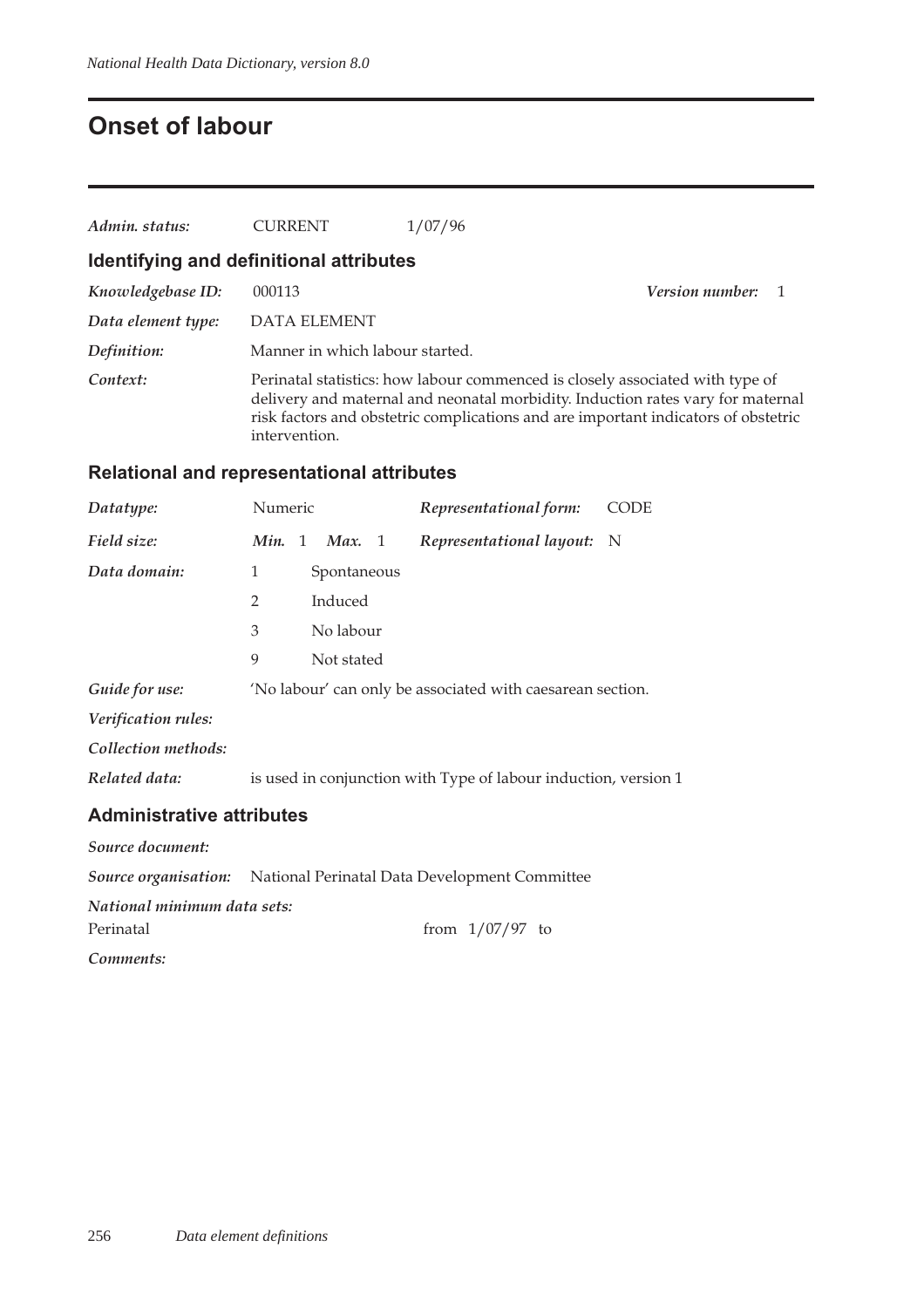## **Complication of labour and delivery**

| Admin. status:                                    | <b>CURRENT</b>                    | 1/07/98                                                                                                                                                           |
|---------------------------------------------------|-----------------------------------|-------------------------------------------------------------------------------------------------------------------------------------------------------------------|
| Identifying and definitional attributes           |                                   |                                                                                                                                                                   |
| Knowledgebase ID:                                 | 000027                            | <i>Version number:</i><br>2                                                                                                                                       |
| Data element type:                                | <b>DATA ELEMENT</b>               |                                                                                                                                                                   |
| Definition:                                       |                                   | Medical and obstetric complications (necessitating intervention) arising after the<br>onset of labour and before the completed delivery of the baby and placenta. |
| Context:                                          |                                   | Perinatal statistics: complications of labour and delivery may cause maternal<br>morbidity and may affect the health status of the baby at birth.                 |
| <b>Relational and representational attributes</b> |                                   |                                                                                                                                                                   |
| Datatype:                                         | Alphanumeric                      | Representational form:<br><b>CODE</b>                                                                                                                             |
| Field size:                                       | Min. 3<br><b>Max.</b> 6           | Representational layout: ANN.NN                                                                                                                                   |
| Data domain:                                      | ICD-10-AM                         |                                                                                                                                                                   |
| Guide for use:                                    |                                   | There is no arbitrary limit on the number of conditions specified.                                                                                                |
|                                                   | ICD-10-AM from 1 July 1999.       | New South Wales, Australian Capital Territory, Victoria and the Northern<br>Territory implemented ICD-10-AM from 1 July 1998. Other States will implement         |
| Verification rules:                               | chapter 15 of Volume 1, ICD-10-AM | Complications should be coded within the Pregnancy, Childbirth, Puerperium                                                                                        |
| Collection methods:                               |                                   |                                                                                                                                                                   |
| Related data:                                     |                                   | is used in conjunction with Presentation at birth, version 1                                                                                                      |
|                                                   |                                   | is used in conjunction with Method of birth, version 1                                                                                                            |
|                                                   |                                   | is used in conjunction with Perineal status, version 1                                                                                                            |
|                                                   | CM code, version 1                | supersedes previous data element Complication of labour and delivery - ICD-9-                                                                                     |
|                                                   |                                   | is used in conjunction with Postpartum complication, version 2                                                                                                    |
| <b>Administrative attributes</b>                  |                                   |                                                                                                                                                                   |

*Source document:* International Statistical Classification of Diseases and Related health Problems – 10th Revision, Australian Modification (1998) National Centre for Classification in Health, Sydney. *Source organisation:* National Perinatal Data Development Committee *National minimum data sets:*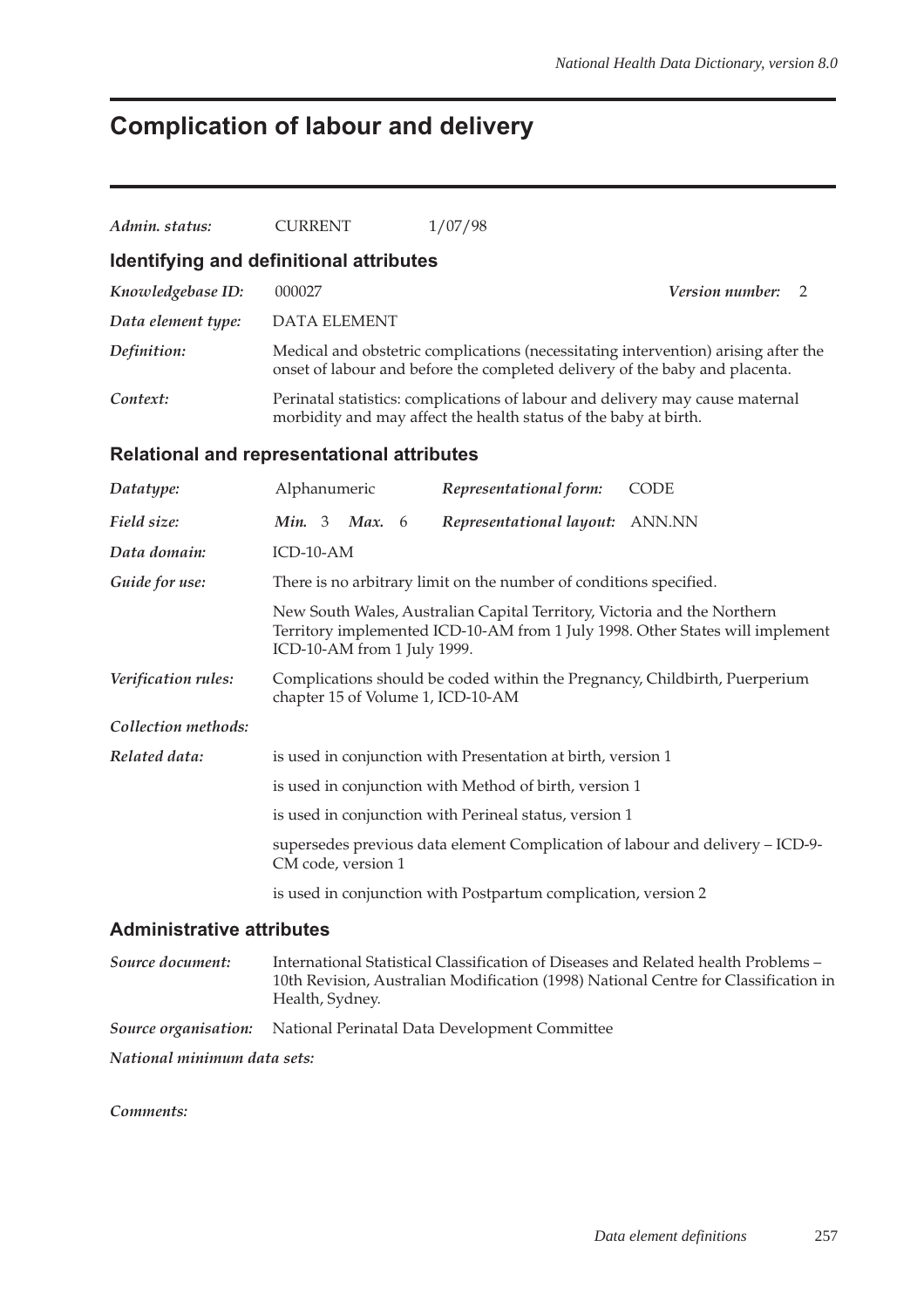## **Type of augmentation of labour**

| Admin. status:                                    | <b>CURRENT</b> |                                                                                                                                                                               | 1/07/96                                                         |      |                                                                           |  |  |
|---------------------------------------------------|----------------|-------------------------------------------------------------------------------------------------------------------------------------------------------------------------------|-----------------------------------------------------------------|------|---------------------------------------------------------------------------|--|--|
| Identifying and definitional attributes           |                |                                                                                                                                                                               |                                                                 |      |                                                                           |  |  |
| Knowledgebase ID:                                 | 000167         | Version number:<br>1                                                                                                                                                          |                                                                 |      |                                                                           |  |  |
| Data element type:                                |                | <b>DATA ELEMENT</b>                                                                                                                                                           |                                                                 |      |                                                                           |  |  |
| Definition:                                       |                |                                                                                                                                                                               | Methods used to assist progress of labour.                      |      |                                                                           |  |  |
| Context:                                          |                | Neonatal care: type of augmentation determines the progress and duration of<br>labour and may influence the method of delivery and the health status of the<br>baby at birth. |                                                                 |      |                                                                           |  |  |
| <b>Relational and representational attributes</b> |                |                                                                                                                                                                               |                                                                 |      |                                                                           |  |  |
| Datatype:                                         | Numeric        |                                                                                                                                                                               | Representational form:                                          |      | <b>CODE</b>                                                               |  |  |
| Field size:                                       | Min. 1         | Max. 1                                                                                                                                                                        | Representational layout: N                                      |      |                                                                           |  |  |
| Data domain:                                      |                |                                                                                                                                                                               | $\overline{0}$                                                  | None |                                                                           |  |  |
|                                                   | 1              | Oxytocin                                                                                                                                                                      |                                                                 |      |                                                                           |  |  |
|                                                   | $\overline{2}$ | Prostaglandins                                                                                                                                                                |                                                                 |      |                                                                           |  |  |
|                                                   | 3              |                                                                                                                                                                               | Artificial rupture of membranes (ARM)                           |      |                                                                           |  |  |
|                                                   | $\overline{4}$ | Other                                                                                                                                                                         |                                                                 |      |                                                                           |  |  |
| Guide for use:                                    | applies.       |                                                                                                                                                                               |                                                                 |      | More than one method of augmentation can be recorded, except where 0=none |  |  |
| Verification rules:                               |                |                                                                                                                                                                               |                                                                 |      |                                                                           |  |  |
| Collection methods:                               |                |                                                                                                                                                                               |                                                                 |      |                                                                           |  |  |
| Related data:                                     |                |                                                                                                                                                                               | is used in conjunction with Onset of labour, version 1          |      |                                                                           |  |  |
|                                                   |                |                                                                                                                                                                               | is used in conjunction with Type of labour induction, version 1 |      |                                                                           |  |  |

#### **Administrative attributes**

*Source document:*

*Source organisation:* National Perinatal Data Development Committee

*National minimum data sets:*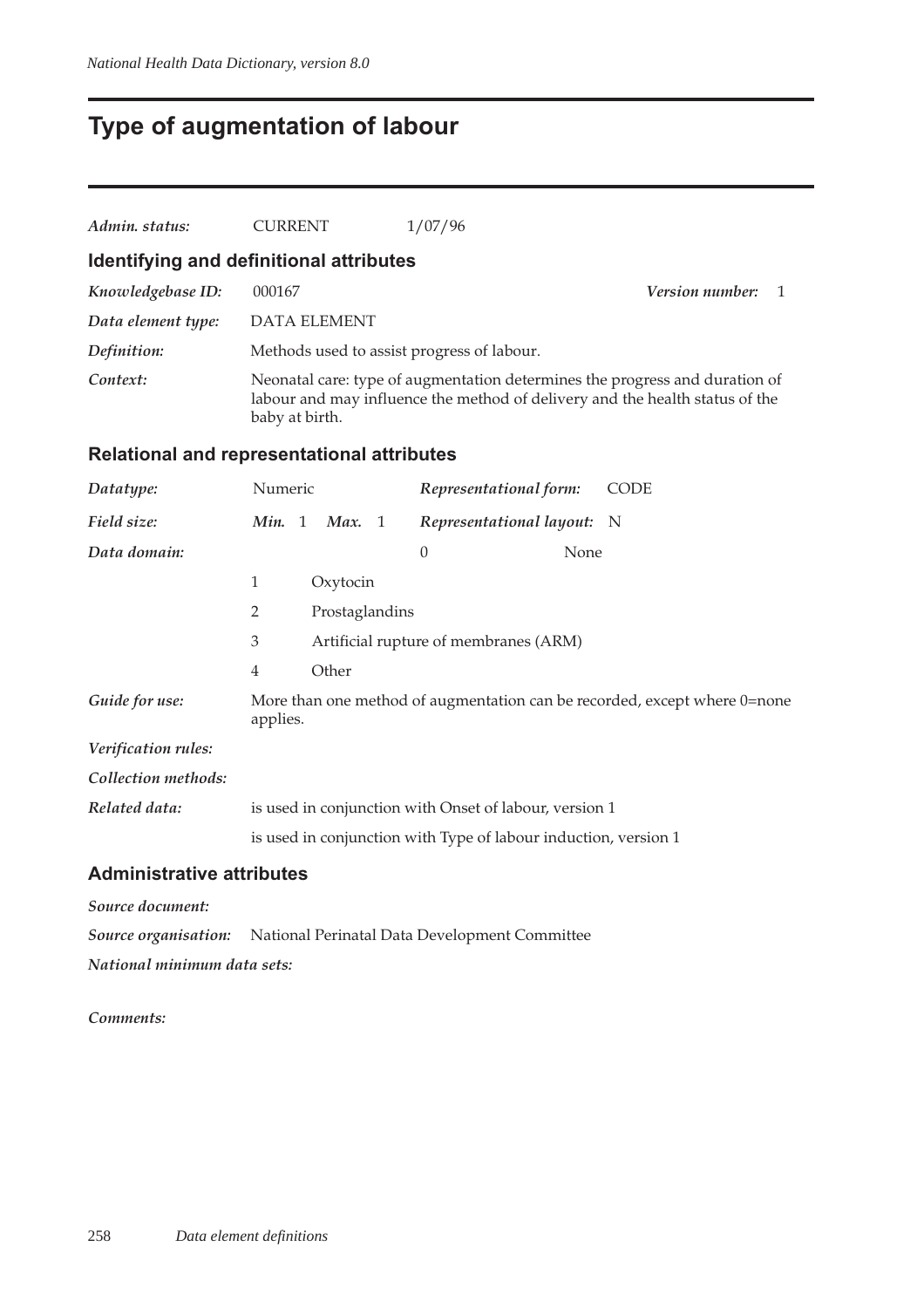## **Type of labour induction**

| Admin. status:                                    | <b>CURRENT</b>                 | 1/07/96                                                                                                                                                         |                              |
|---------------------------------------------------|--------------------------------|-----------------------------------------------------------------------------------------------------------------------------------------------------------------|------------------------------|
| Identifying and definitional attributes           |                                |                                                                                                                                                                 |                              |
| Knowledgebase ID:                                 | 000171                         |                                                                                                                                                                 | <i>Version number:</i><br>-1 |
| Data element type:                                | <b>DATA ELEMENT</b>            |                                                                                                                                                                 |                              |
| Definition:                                       | Methods used to induce labour. |                                                                                                                                                                 |                              |
| Context:                                          | baby at birth.                 | Perinatal statistics: type of induction determines the progress and duration of<br>labour and may influence the method of delivery and the health status of the |                              |
| <b>Relational and representational attributes</b> |                                |                                                                                                                                                                 |                              |
| Datatype:                                         | Numeric                        | Representational form:                                                                                                                                          | <b>CODE</b>                  |
| Field size:                                       | <i>Min.</i> 1 <i>Max.</i> 1    | Representational layout: N                                                                                                                                      |                              |
| Data domain:                                      | $\theta$<br>None               |                                                                                                                                                                 |                              |
|                                                   | 1<br>Oxytocin                  |                                                                                                                                                                 |                              |

3 Artificial rupture of membranes (ARM)

*Guide for use:* More than one method of induction can be recorded, except where 0=none

is used in conjunction with Type of augmentation of labour, version 1

#### **Administrative attributes**

*Source document:*

*Verification rules: Collection methods:*

*Source organisation:* National Perinatal Data Development Committee

*Related data:* is used in conjunction with Onset of labour, version 1

2 Prostaglandins

4 Other

applies.

*National minimum data sets:*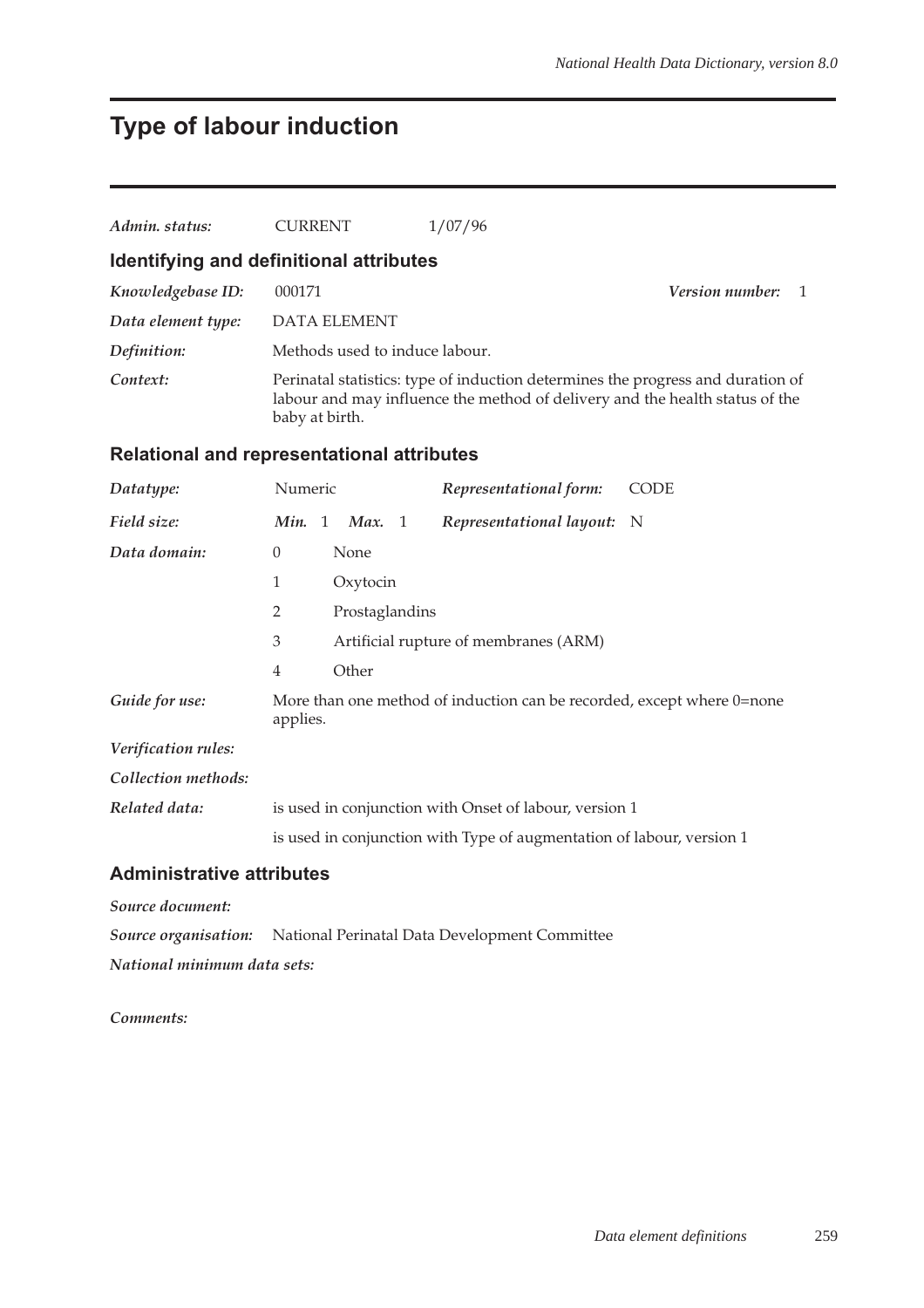## **Method of birth**

| Admin. status:                                    | <b>CURRENT</b>                      | 1/07/96                                                                                                                                            |                                                                                   |
|---------------------------------------------------|-------------------------------------|----------------------------------------------------------------------------------------------------------------------------------------------------|-----------------------------------------------------------------------------------|
| Identifying and definitional attributes           |                                     |                                                                                                                                                    |                                                                                   |
| Knowledgebase ID:                                 | 000093                              |                                                                                                                                                    | <b>Version number:</b><br>$\overline{1}$                                          |
| Data element type:                                | <b>DATA ELEMENT</b>                 |                                                                                                                                                    |                                                                                   |
| Definition:                                       | conception.                         |                                                                                                                                                    | The method of complete expulsion or extraction from its mother of a product of    |
| Context:                                          |                                     | Perinatal statistics: the method of delivery may affect the health status of the<br>mother and the baby at birth and during the postpartum period. |                                                                                   |
| <b>Relational and representational attributes</b> |                                     |                                                                                                                                                    |                                                                                   |
| Datatype:                                         | Numeric                             | Representational form:                                                                                                                             | <b>CODE</b>                                                                       |
| Field size:                                       | Min. 1<br>Max. $1$                  | Representational layout:                                                                                                                           | - N                                                                               |
| Data domain:                                      | $\mathbf{1}$<br>Spontaneous vaginal |                                                                                                                                                    |                                                                                   |
|                                                   | $\overline{2}$                      | Forceps (assisted vaginal birth)                                                                                                                   |                                                                                   |
|                                                   | 3<br>Vaginal breech                 |                                                                                                                                                    |                                                                                   |
|                                                   | Caesarean section<br>4              |                                                                                                                                                    |                                                                                   |
|                                                   | 5<br>Vacuum extraction              |                                                                                                                                                    |                                                                                   |
|                                                   | Other<br>8                          |                                                                                                                                                    |                                                                                   |
|                                                   | 9<br>Not stated                     |                                                                                                                                                    |                                                                                   |
| Guide for use:                                    |                                     |                                                                                                                                                    | In a vaginal breech with forceps to the aftercoming head, code as vaginal breech. |
| Verification rules:                               |                                     |                                                                                                                                                    |                                                                                   |

*Collection methods:*

*Related data:* is used in conjunction with Presentation at birth, version 1

#### **Administrative attributes**

*Source document: Source organisation:* National Perinatal Data Development Committee *National minimum data sets:* Perinatal from  $1/07/97$  to *Comments:*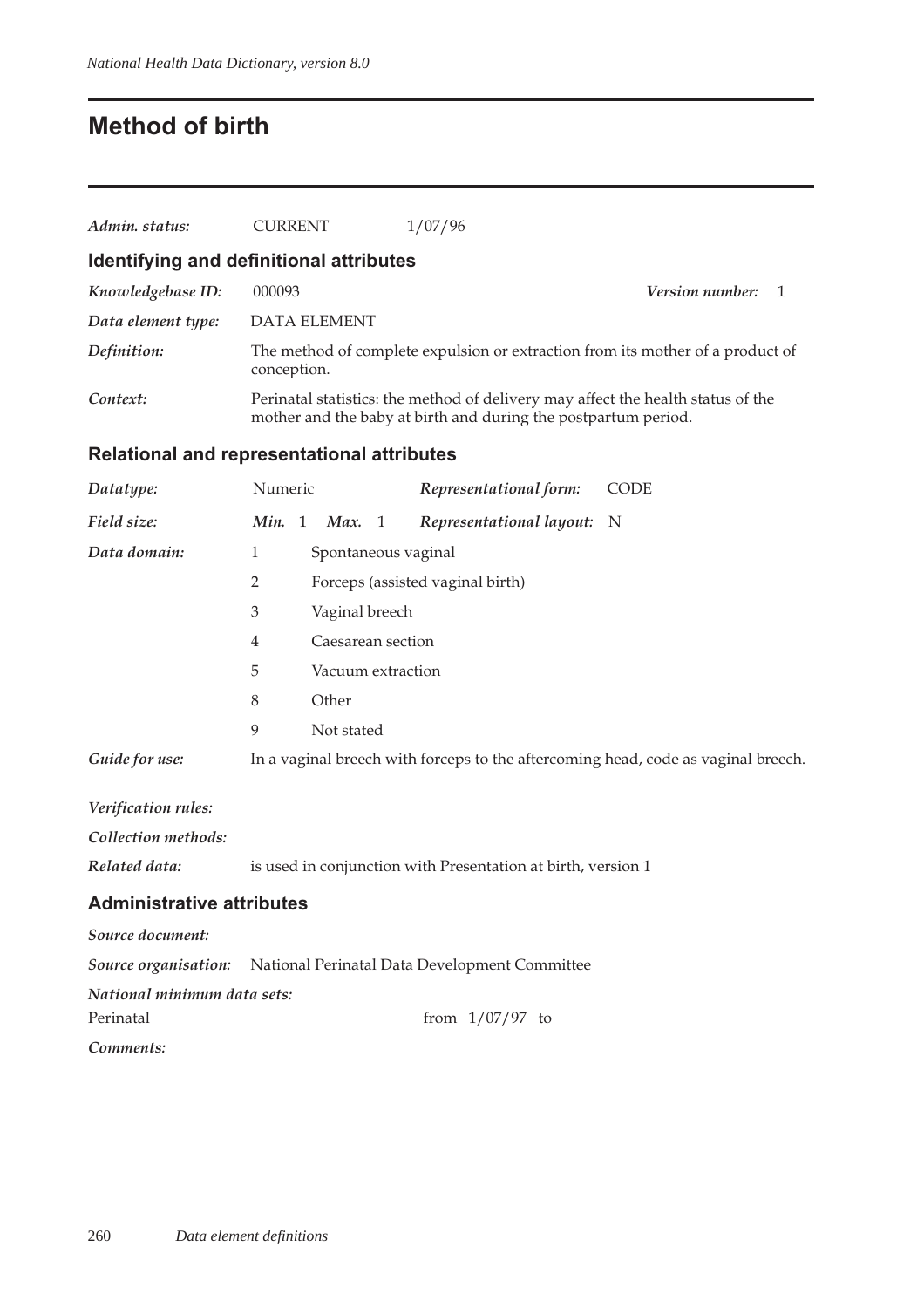## **Presentation at birth**

| Admin. status:     | <b>CURRENT</b>                          | 1/07/96                                                                                                                                                             |                |
|--------------------|-----------------------------------------|---------------------------------------------------------------------------------------------------------------------------------------------------------------------|----------------|
|                    | Identifying and definitional attributes |                                                                                                                                                                     |                |
| Knowledgebase ID:  | 000133                                  | <b>Version number:</b>                                                                                                                                              | $\overline{1}$ |
| Data element type: | <b>DATA ELEMENT</b>                     |                                                                                                                                                                     |                |
| Definition:        |                                         | Presenting part of the foetus (at lower segment of uterus) at birth.                                                                                                |                |
| Context:           | neonatal morbidity.                     | Perinatal statistics: presentation types other than vertex are associated with<br>higher rates of caesarean section, instrumental delivery, perinatal mortality and |                |

### **Relational and representational attributes**

| Datatype:           | Numeric        |                  | Representational form:     | <b>CODE</b> |
|---------------------|----------------|------------------|----------------------------|-------------|
| Field size:         | Min.           | Max.<br>-1<br>-1 | Representational layout: N |             |
| Data domain:        | 1              | Vertex           |                            |             |
|                     | $\overline{2}$ | <b>Breech</b>    |                            |             |
|                     | 3              | Face             |                            |             |
|                     | $\overline{4}$ | <b>Brow</b>      |                            |             |
|                     | 8              | Other            |                            |             |
|                     | 9              | Not stated       |                            |             |
| Guide for use:      |                |                  |                            |             |
| Verification rules: |                |                  |                            |             |
|                     |                |                  |                            |             |

*Collection methods:*

*Related data:* is used in conjunction with Method of birth, version 1

#### **Administrative attributes**

*Source document:*

*Source organisation:* National Perinatal Data Development Committee

*National minimum data sets:*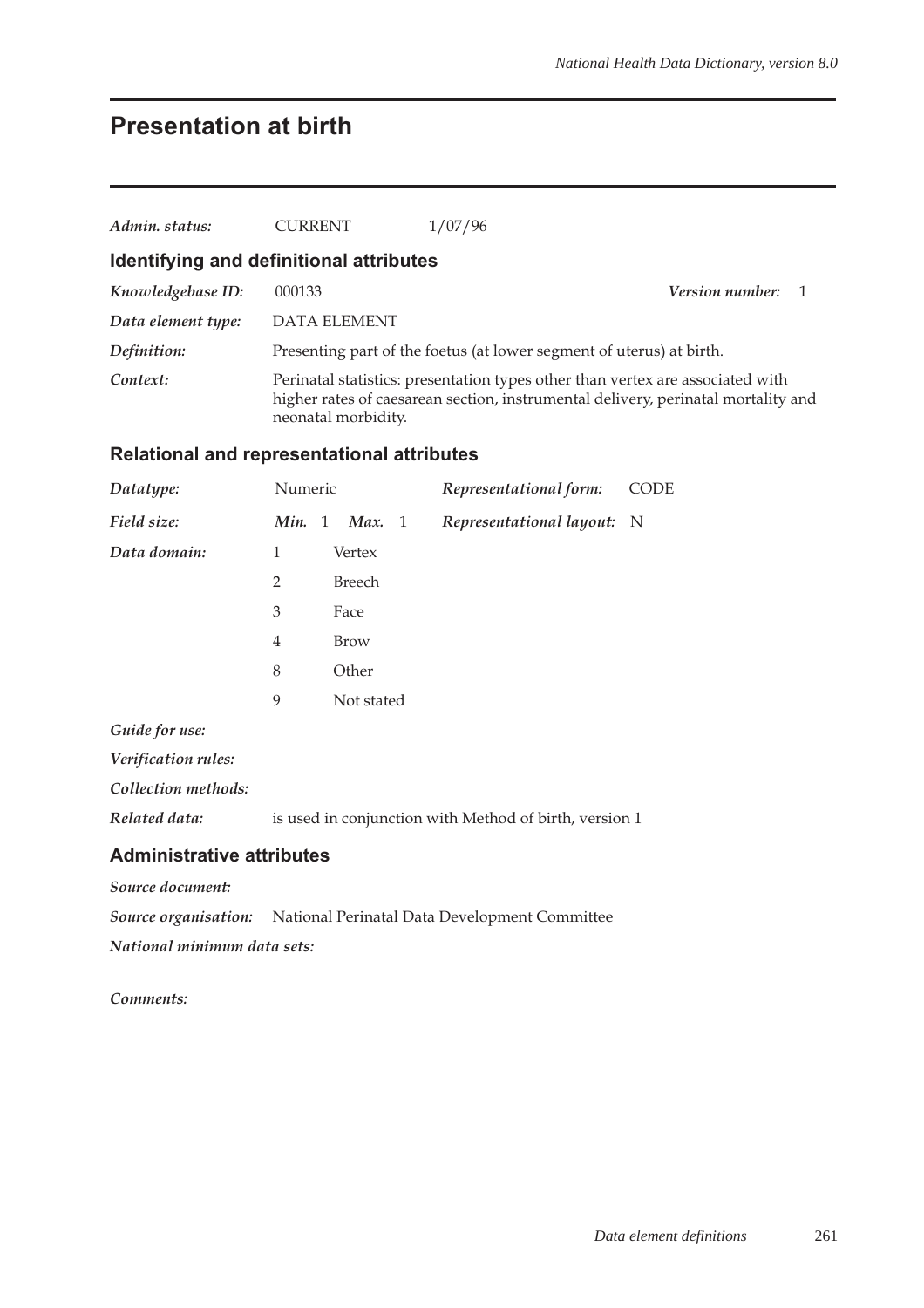## **Birth order**

| Admin. status:     | <b>CURRENT</b>                              | 1/07/96                                                                                                                                                                                                                                                                                                                                                                                                                          |                 |
|--------------------|---------------------------------------------|----------------------------------------------------------------------------------------------------------------------------------------------------------------------------------------------------------------------------------------------------------------------------------------------------------------------------------------------------------------------------------------------------------------------------------|-----------------|
|                    | Identifying and definitional attributes     |                                                                                                                                                                                                                                                                                                                                                                                                                                  |                 |
| Knowledgebase ID:  | 000019                                      |                                                                                                                                                                                                                                                                                                                                                                                                                                  | Version number: |
| Data element type: | <b>DATA ELEMENT</b>                         |                                                                                                                                                                                                                                                                                                                                                                                                                                  |                 |
| Definition:        | The order of each baby of a multiple birth. |                                                                                                                                                                                                                                                                                                                                                                                                                                  |                 |
| Context:           | higher perinatal death rate.                | Perinatal statistics: required to analyse pregnancy outcome according to birth<br>order and identify the individual baby resulting from a multiple birth pregnancy.<br>Multiple births have higher risks of perinatal mortality and morbidity. Multiple<br>birth pregnancies are often associated with obstetric complications, labour and<br>delivery complications, higher rates of neonatal morbidity, low birthweight, and a |                 |

### **Relational and representational attributes**

| Datatype:    | Numeric |   |            |     | Representational form:                 | <b>CODE</b> |
|--------------|---------|---|------------|-----|----------------------------------------|-------------|
| Field size:  | Min.    | 1 | Max.       | - 1 | Representational layout: N             |             |
| Data domain: | 1       |   |            |     | Singleton or first of a multiple birth |             |
|              | 2       |   |            |     | Second of a multiple birth             |             |
|              | 3       |   |            |     | Third of a multiple birth              |             |
|              | 4       |   |            |     | Fourth of a multiple birth             |             |
|              | 5       |   |            |     | Fifth of a multiple birth              |             |
|              | 6       |   |            |     | Sixth of a multiple birth              |             |
|              | 8       |   | Other      |     |                                        |             |
|              | 9       |   | Not stated |     |                                        |             |
|              |         |   |            |     |                                        |             |

*Guide for use:*

*Verification rules:*

*Collection methods:*

*Related data:* is a qualifier of Birth plurality, version 1

#### **Administrative attributes**

*Source document:*

*Source organisation:* National Perinatal Data Development Committee

*National minimum data sets:*

Perinatal from  $1/07/97$  to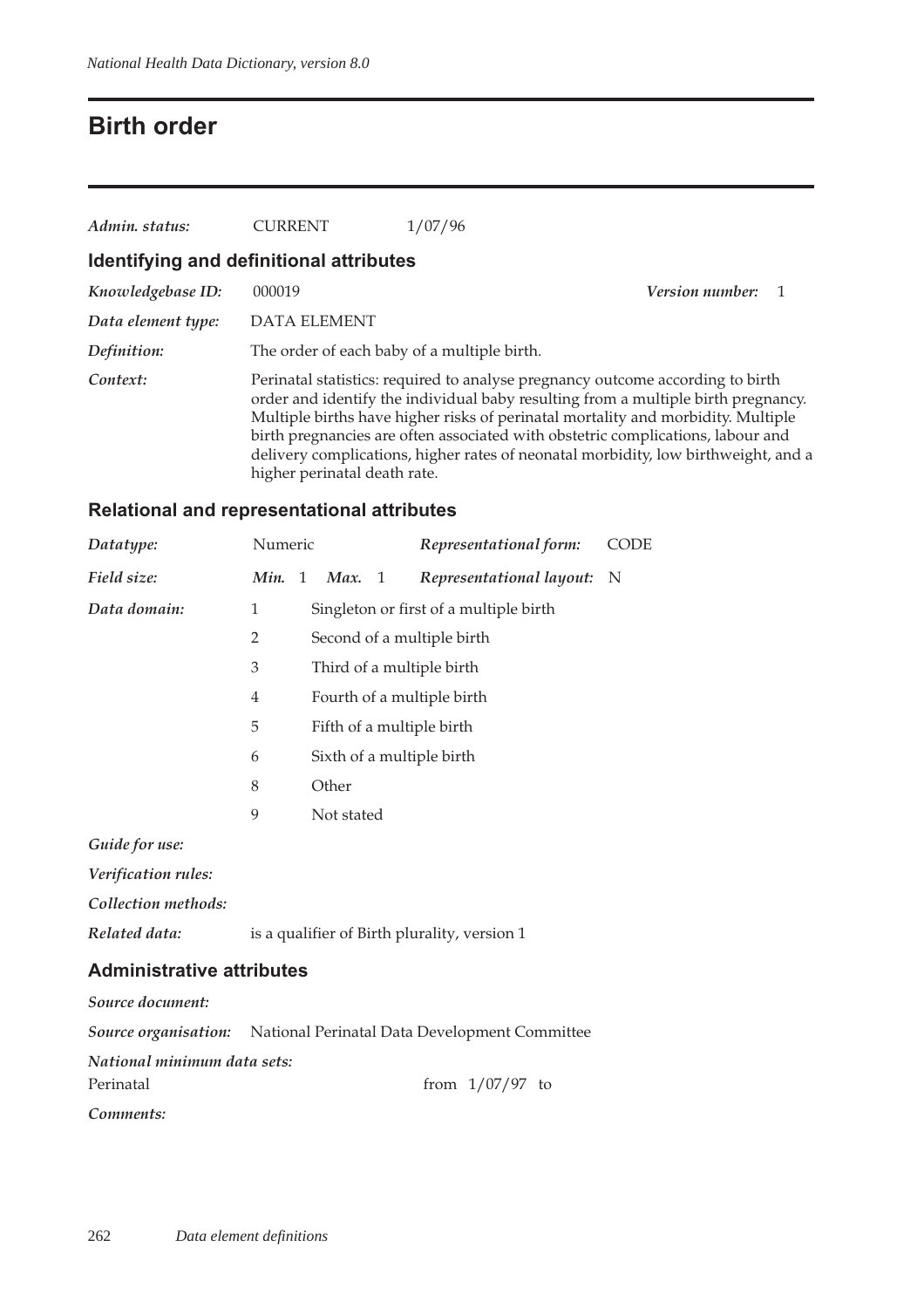# **Birth plurality**

| Admin. status:     | <b>CURRENT</b>                          | 1/07/96                                                                                                                                                               |                          |
|--------------------|-----------------------------------------|-----------------------------------------------------------------------------------------------------------------------------------------------------------------------|--------------------------|
|                    | Identifying and definitional attributes |                                                                                                                                                                       |                          |
| Knowledgebase ID:  | 000020                                  |                                                                                                                                                                       | <b>Version number:</b> 1 |
| Data element type: | <b>DATA ELEMENT</b>                     |                                                                                                                                                                       |                          |
| Definition:        |                                         | The total number of births resulting from this pregnancy.                                                                                                             |                          |
| Context:           | morbidity and mortality.                | Perinatal statistics: multiple pregnancy increases the risk of complications during<br>pregnancy, labour and delivery and is associated with higher risk of perinatal |                          |

### **Relational and representational attributes**

| Datatype:                                | Numeric                     |                 |             | Representational form:                                                                                                                                                                                                                                                                                                         | <b>CODE</b>                                                                                                                                                         |
|------------------------------------------|-----------------------------|-----------------|-------------|--------------------------------------------------------------------------------------------------------------------------------------------------------------------------------------------------------------------------------------------------------------------------------------------------------------------------------|---------------------------------------------------------------------------------------------------------------------------------------------------------------------|
| Field size:                              | Min. 1                      |                 | Max. 1      | Representational layout:                                                                                                                                                                                                                                                                                                       | $\mathbf N$                                                                                                                                                         |
| Data domain:                             | 1                           |                 | Singleton   |                                                                                                                                                                                                                                                                                                                                |                                                                                                                                                                     |
|                                          | $\overline{2}$              | Twins           |             |                                                                                                                                                                                                                                                                                                                                |                                                                                                                                                                     |
|                                          | 3                           | <b>Triplets</b> |             |                                                                                                                                                                                                                                                                                                                                |                                                                                                                                                                     |
|                                          | 4                           |                 | Quadruplets |                                                                                                                                                                                                                                                                                                                                |                                                                                                                                                                     |
|                                          | 5                           |                 | Quintuplets |                                                                                                                                                                                                                                                                                                                                |                                                                                                                                                                     |
|                                          | 6                           |                 | Sextuplets  |                                                                                                                                                                                                                                                                                                                                |                                                                                                                                                                     |
|                                          | 8                           | Other           |             |                                                                                                                                                                                                                                                                                                                                |                                                                                                                                                                     |
|                                          | 9                           |                 | Not stated  |                                                                                                                                                                                                                                                                                                                                |                                                                                                                                                                     |
| Guide for use:                           | or more weeks are excluded. |                 |             | Plurality of a pregnancy is determined by the number of live births or by the<br>number of foetuses that remain in utero at 20 weeks gestation and that are<br>subsequently born separately. In multiple pregnancies, or if gestational age is<br>unknown, only live births of any birthweight or gestational age, or foetuses | weighing 400 g or more, are taken into account in determining plurality. Foetuses<br>aborted before 20 completed weeks or foetuses compressed in the placenta at 20 |
| Verification rules:                      |                             |                 |             |                                                                                                                                                                                                                                                                                                                                |                                                                                                                                                                     |
| Collection methods:                      |                             |                 |             |                                                                                                                                                                                                                                                                                                                                |                                                                                                                                                                     |
| Related data:                            |                             |                 |             | is qualified by Birth order, version 1                                                                                                                                                                                                                                                                                         |                                                                                                                                                                     |
| <b>Administrative attributes</b>         |                             |                 |             |                                                                                                                                                                                                                                                                                                                                |                                                                                                                                                                     |
| Source document:                         |                             |                 |             |                                                                                                                                                                                                                                                                                                                                |                                                                                                                                                                     |
|                                          |                             |                 |             | <b>Source organisation:</b> National Perinatal Data Development Committee                                                                                                                                                                                                                                                      |                                                                                                                                                                     |
| National minimum data sets:<br>Perinatal |                             |                 |             | from $1/07/97$ to                                                                                                                                                                                                                                                                                                              |                                                                                                                                                                     |
| Comments:                                |                             |                 |             |                                                                                                                                                                                                                                                                                                                                |                                                                                                                                                                     |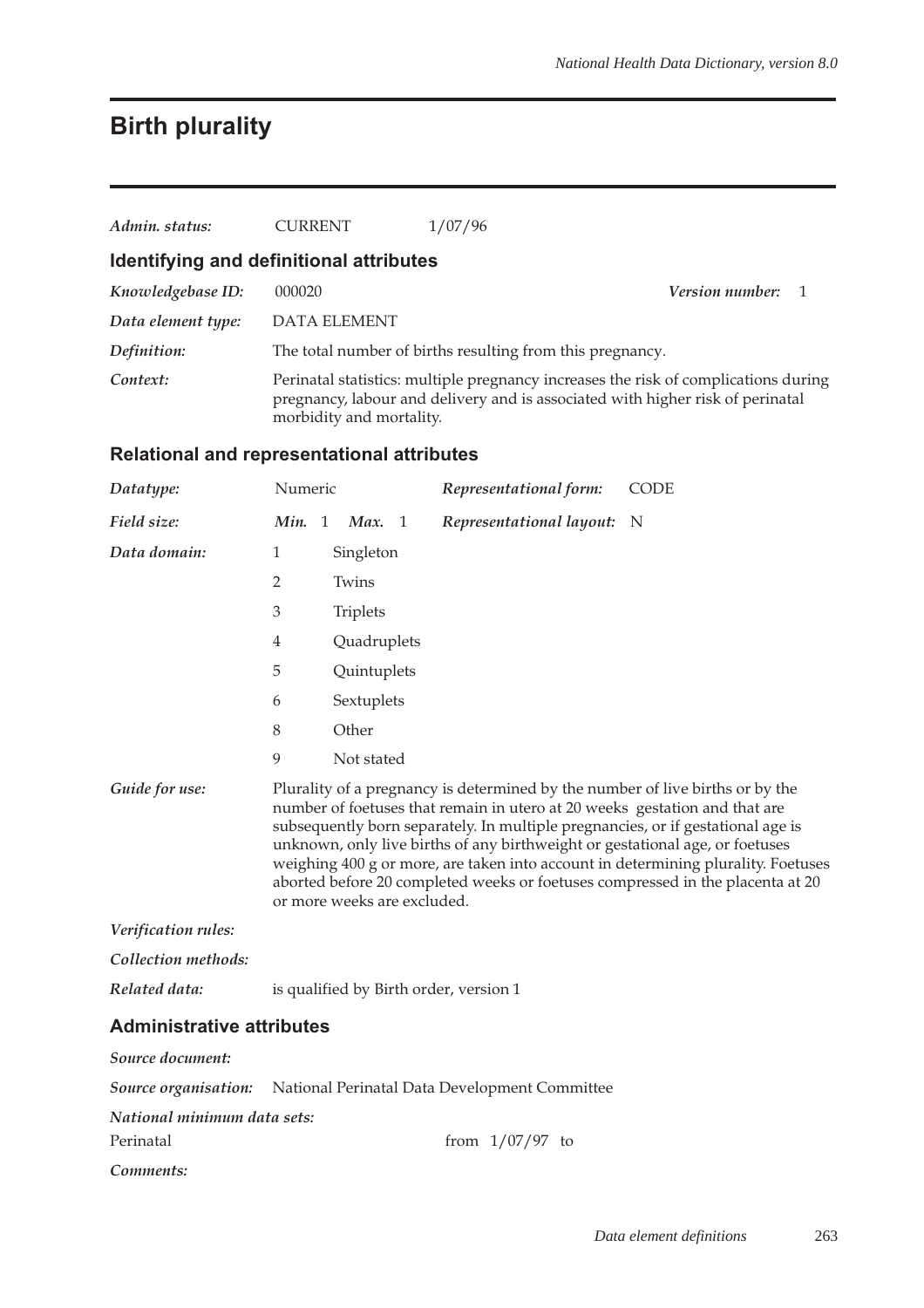## **Resuscitation of baby**

| Admin. status:     | <b>CURRENT</b>                          | 1/07/96                                                                                                                                                                     |                          |  |
|--------------------|-----------------------------------------|-----------------------------------------------------------------------------------------------------------------------------------------------------------------------------|--------------------------|--|
|                    | Identifying and definitional attributes |                                                                                                                                                                             |                          |  |
| Knowledgebase ID:  | 000145                                  |                                                                                                                                                                             | <b>Version number:</b> 1 |  |
| Data element type: | DATA ELEMENT                            |                                                                                                                                                                             |                          |  |
| Definition:        | metabolic disturbances.                 | Active measures taken immediately after birth to establish independent<br>respiration and heart beat, or to treat depressed respiratory effort and to correct               |                          |  |
| Context:           | settings.                               | Perinatal statistics: required to analyse need for resuscitation after complications<br>of labour and delivery and to evaluate level of services needed for different birth |                          |  |

## **Relational and representational attributes**

| Datatype:           | Numeric        |                     | Representational form:                   | <b>CODE</b>                                                            |
|---------------------|----------------|---------------------|------------------------------------------|------------------------------------------------------------------------|
| Field size:         | Min. 1         | Max. 1              | Representational layout: N               |                                                                        |
| Data domain:        | 1              | None                |                                          |                                                                        |
|                     | $\overline{2}$ | Suction only        |                                          |                                                                        |
|                     | 3              | Oxygen therapy only |                                          |                                                                        |
|                     | $\overline{4}$ |                     |                                          | Intermittent positive pressure respiration (IPPR) through bag and mask |
|                     | 5              |                     | Endotracheal intubation and IPPR         |                                                                        |
|                     | 6              |                     | External cardiac massage and ventilation |                                                                        |
|                     | 8              | Other               |                                          |                                                                        |
| Guide for use:      |                |                     |                                          |                                                                        |
| Verification rules: |                |                     |                                          |                                                                        |

*Collection methods:*

| Related data: | is used in conjunction with Status of the baby, version 1       |
|---------------|-----------------------------------------------------------------|
|               | is used in conjunction with Apgar score at 1 minute, version 1  |
|               | is used in conjunction with Apgar score at 5 minutes, version 1 |

### **Administrative attributes**

*Source document:*

|                             | <b>Source organisation:</b> National Perinatal Data Development Committee |
|-----------------------------|---------------------------------------------------------------------------|
| National minimum data sets: |                                                                           |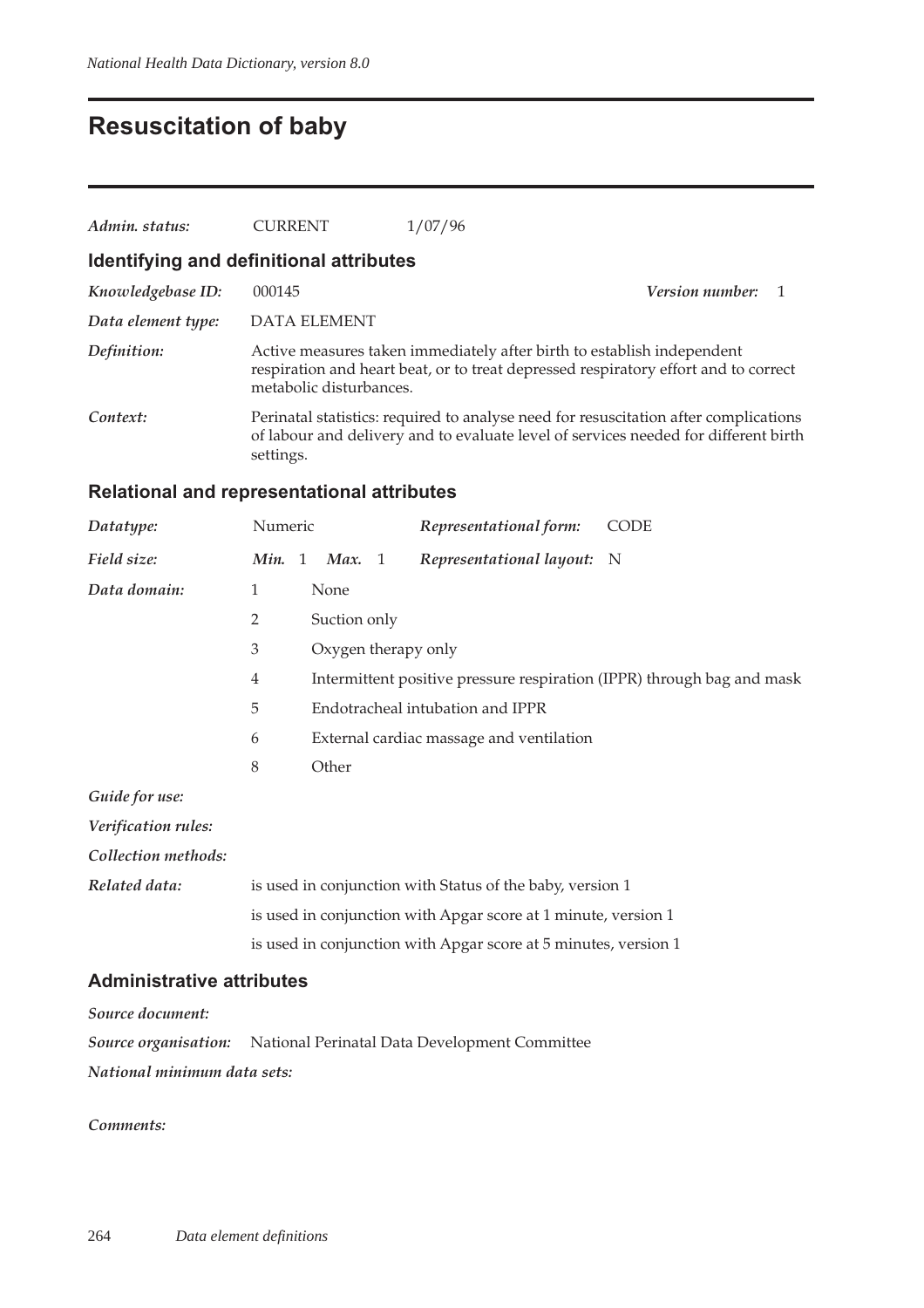# **Activity when injured**

| Admin. status:     | <b>CURRENT</b>                          | 1/07/96                                                                                                                                                                                                                                                     |  |
|--------------------|-----------------------------------------|-------------------------------------------------------------------------------------------------------------------------------------------------------------------------------------------------------------------------------------------------------------|--|
|                    | Identifying and definitional attributes |                                                                                                                                                                                                                                                             |  |
| Knowledgebase ID:  | 000002                                  | <b>Version number:</b> 1                                                                                                                                                                                                                                    |  |
| Data element type: | <b>DATA ELEMENT</b>                     |                                                                                                                                                                                                                                                             |  |
| Definition:        |                                         | The type of activity being undertaken by the person when injured.                                                                                                                                                                                           |  |
| Context:           |                                         | Injury surveillance: enables categorisation of injury and poisoning according to<br>factors important for injury control. Necessary for defining and monitoring injury<br>control targets, injury costing and identifying cases for in-depth research. This |  |

item is the basis for identifying work-related and sport-related injuries.

## **Relational and representational attributes**

| Datatype:                                                                                                                                                    | Numeric                                                                                                                                                                                                                                                                                                                            |                      |                  |     | Representational form:                                                       | <b>CODE</b>                     |  |  |  |
|--------------------------------------------------------------------------------------------------------------------------------------------------------------|------------------------------------------------------------------------------------------------------------------------------------------------------------------------------------------------------------------------------------------------------------------------------------------------------------------------------------|----------------------|------------------|-----|------------------------------------------------------------------------------|---------------------------------|--|--|--|
| Field size:                                                                                                                                                  | Min. 1                                                                                                                                                                                                                                                                                                                             |                      | Max.             | - 1 | Representational layout:                                                     | - N                             |  |  |  |
| Data domain:                                                                                                                                                 | 1                                                                                                                                                                                                                                                                                                                                  |                      | Sports activity  |     |                                                                              |                                 |  |  |  |
|                                                                                                                                                              | $\overline{2}$                                                                                                                                                                                                                                                                                                                     |                      | Leisure activity |     |                                                                              |                                 |  |  |  |
|                                                                                                                                                              | 3                                                                                                                                                                                                                                                                                                                                  |                      |                  |     | Working for income (include travel to and from work)                         |                                 |  |  |  |
|                                                                                                                                                              | 4                                                                                                                                                                                                                                                                                                                                  |                      |                  |     | Other type of work (include unpaid housework)                                |                                 |  |  |  |
|                                                                                                                                                              | 5                                                                                                                                                                                                                                                                                                                                  |                      |                  |     | Resting, sleeping, eating, other personal activity                           |                                 |  |  |  |
|                                                                                                                                                              | 6                                                                                                                                                                                                                                                                                                                                  |                      |                  |     | Being nursed or cared for                                                    |                                 |  |  |  |
|                                                                                                                                                              | 7<br>Engaged in formal educational activity (as a student)                                                                                                                                                                                                                                                                         |                      |                  |     |                                                                              |                                 |  |  |  |
|                                                                                                                                                              | $\,8\,$<br>Other specified activity                                                                                                                                                                                                                                                                                                |                      |                  |     |                                                                              |                                 |  |  |  |
|                                                                                                                                                              | 9                                                                                                                                                                                                                                                                                                                                  | Unspecified activity |                  |     |                                                                              |                                 |  |  |  |
| Guide for use:<br>Admitted patients: add the appropriate code as a fifth character when using ICD-<br>10-AM external cause codes within the range V01 - Y34. |                                                                                                                                                                                                                                                                                                                                    |                      |                  |     |                                                                              |                                 |  |  |  |
|                                                                                                                                                              | Non-admitted patients: select the code which best characterises the type of<br>activity being undertaken by the person when injured, on the basis of the<br>information available at the time it is recorded. If two or more categories are<br>judged to be equally appropriate, select the one that comes first in the code list. |                      |                  |     |                                                                              |                                 |  |  |  |
|                                                                                                                                                              | New South Wales, Australian Capital Territory, Victoria and the Northern<br>Territory implemented ICD-10-AM from 1 July 1998. Other States will implement<br>ICD-10-AM from 1 July 1999.                                                                                                                                           |                      |                  |     |                                                                              |                                 |  |  |  |
| Verification rules:                                                                                                                                          |                                                                                                                                                                                                                                                                                                                                    |                      |                  |     |                                                                              |                                 |  |  |  |
| Collection methods:                                                                                                                                          |                                                                                                                                                                                                                                                                                                                                    |                      |                  |     |                                                                              |                                 |  |  |  |
| Related data:                                                                                                                                                |                                                                                                                                                                                                                                                                                                                                    |                      |                  |     | is used in conjunction with External cause – major external cause, version 3 |                                 |  |  |  |
|                                                                                                                                                              |                                                                                                                                                                                                                                                                                                                                    |                      |                  |     | is used in conjunction with External cause – human intent, version 3         |                                 |  |  |  |
|                                                                                                                                                              | is a qualifier of Narrative description of injury event, version 1                                                                                                                                                                                                                                                                 |                      |                  |     |                                                                              |                                 |  |  |  |
|                                                                                                                                                              | is used in conjunction with Nature of main injury - non-admitted patient,<br>version 1                                                                                                                                                                                                                                             |                      |                  |     |                                                                              |                                 |  |  |  |
|                                                                                                                                                              |                                                                                                                                                                                                                                                                                                                                    |                      |                  |     | is used in conjunction with Bodily location of main injury, version 1        |                                 |  |  |  |
|                                                                                                                                                              |                                                                                                                                                                                                                                                                                                                                    |                      |                  |     |                                                                              | 265<br>Data element definitions |  |  |  |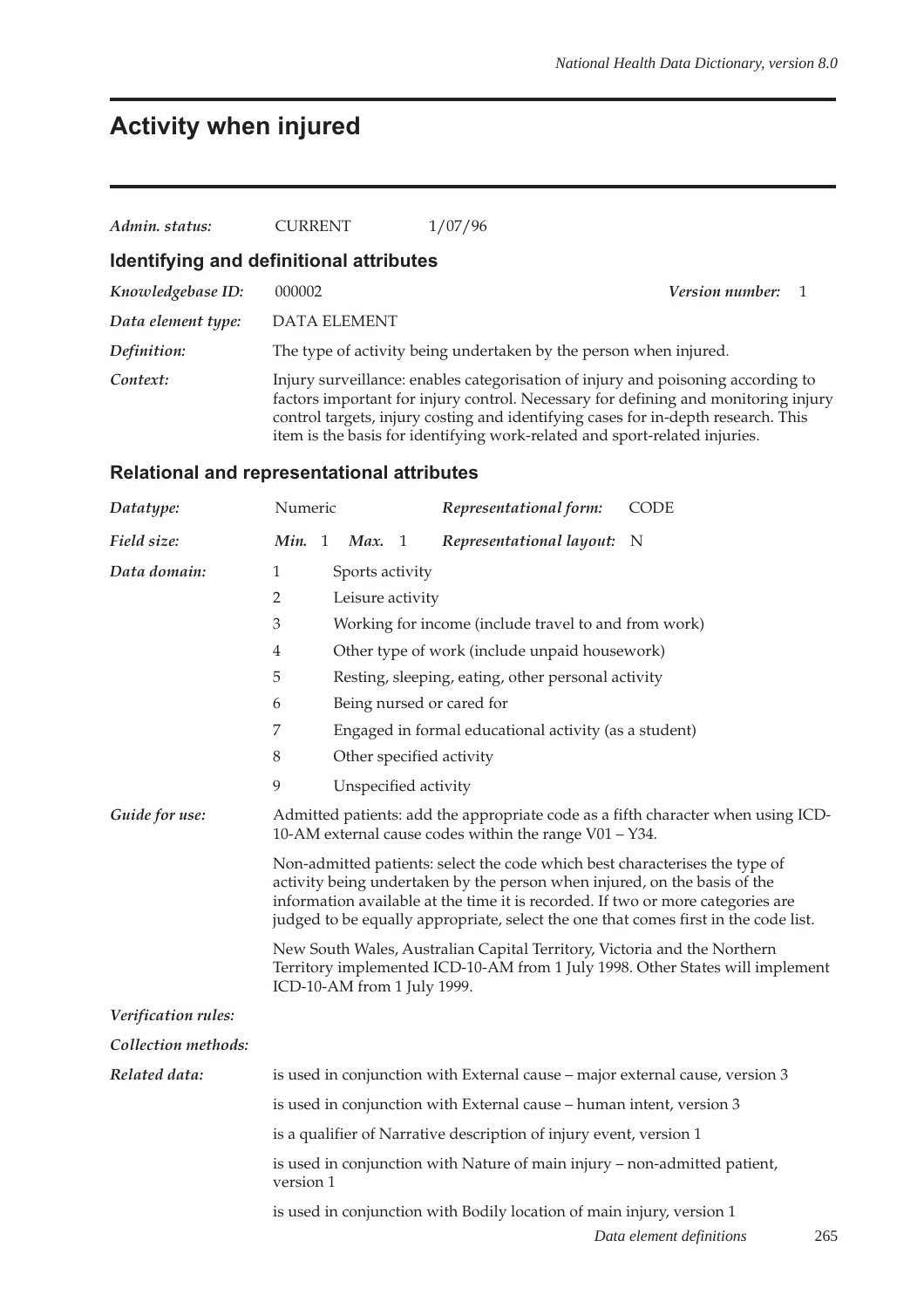## **Activity when injured** *(continued)*

### **Administrative attributes**

*Source document: Source organisation:* National Injury Surveillance Unit *National minimum data sets:* Institutional health care from  $1/07/89$  to Injury surveillance from 1/07/89 to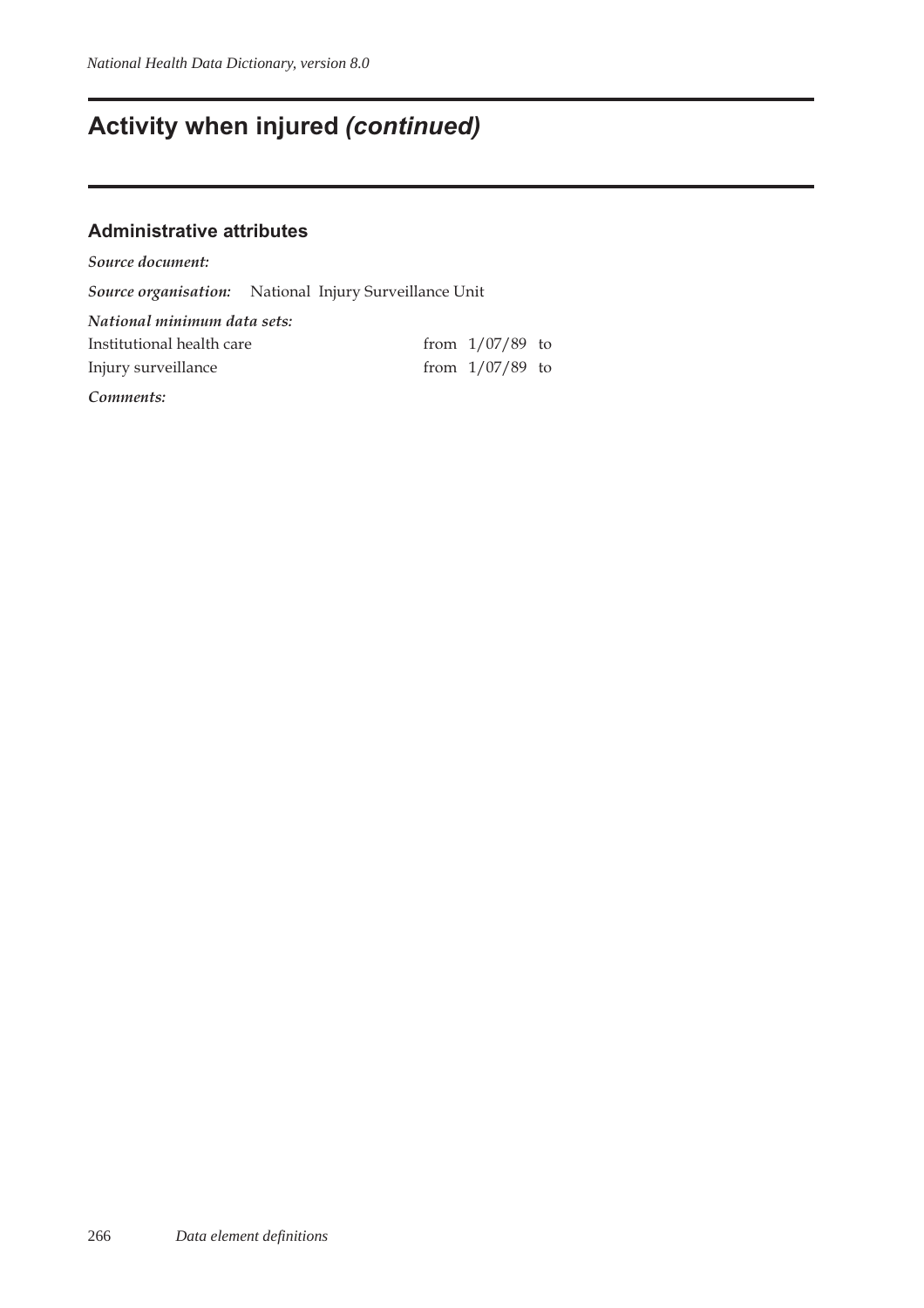# **External cause – admitted patient**

| Admin. status:                                    | <b>CURRENT</b>                                                                                                                                                                                                                                                                                   |                                                                                                                                                                                                                                                                                                                                                        | 1/07/98                                                                      |                                                                                  |  |  |  |  |
|---------------------------------------------------|--------------------------------------------------------------------------------------------------------------------------------------------------------------------------------------------------------------------------------------------------------------------------------------------------|--------------------------------------------------------------------------------------------------------------------------------------------------------------------------------------------------------------------------------------------------------------------------------------------------------------------------------------------------------|------------------------------------------------------------------------------|----------------------------------------------------------------------------------|--|--|--|--|
| Identifying and definitional attributes           |                                                                                                                                                                                                                                                                                                  |                                                                                                                                                                                                                                                                                                                                                        |                                                                              |                                                                                  |  |  |  |  |
| Knowledgebase ID:                                 | 000053                                                                                                                                                                                                                                                                                           |                                                                                                                                                                                                                                                                                                                                                        |                                                                              | Version number:<br>4                                                             |  |  |  |  |
| Data element type:                                | <b>DATA ELEMENT</b>                                                                                                                                                                                                                                                                              |                                                                                                                                                                                                                                                                                                                                                        |                                                                              |                                                                                  |  |  |  |  |
| Definition:                                       | and other adverse effect.                                                                                                                                                                                                                                                                        |                                                                                                                                                                                                                                                                                                                                                        |                                                                              | Environmental event, circumstance or condition as the cause of injury, poisoning |  |  |  |  |
| Context:                                          | outcomes.                                                                                                                                                                                                                                                                                        | Institutional health care: enables categorisation of injury and poisoning according<br>to factors important for injury control. This information is necessary for defining<br>and monitoring injury control targets, injury costing and identifying cases for in-<br>depth research. It is also used as a quality of care indicator of adverse patient |                                                                              |                                                                                  |  |  |  |  |
| <b>Relational and representational attributes</b> |                                                                                                                                                                                                                                                                                                  |                                                                                                                                                                                                                                                                                                                                                        |                                                                              |                                                                                  |  |  |  |  |
| Datatype:                                         | Alphanumeric                                                                                                                                                                                                                                                                                     |                                                                                                                                                                                                                                                                                                                                                        | Representational form:                                                       | <b>CODE</b>                                                                      |  |  |  |  |
| Field size:                                       | <i>Min.</i> 3 <i>Max.</i> 6                                                                                                                                                                                                                                                                      |                                                                                                                                                                                                                                                                                                                                                        | Representational layout: ANN.NN                                              |                                                                                  |  |  |  |  |
| Data domain:                                      | ICD-10-AM                                                                                                                                                                                                                                                                                        |                                                                                                                                                                                                                                                                                                                                                        |                                                                              |                                                                                  |  |  |  |  |
| Guide for use:                                    | This code must be used in conjunction with an injury or poisoning codes and can<br>be used with other disease codes. Admitted patients should be coded to the<br>complete ICD-10-AM classification.                                                                                              |                                                                                                                                                                                                                                                                                                                                                        |                                                                              |                                                                                  |  |  |  |  |
|                                                   | An external cause code should be sequenced following the related injury or<br>poisoning code, or following the group of codes, if more than one injury or<br>condition has resulted from this external cause. Provision should be made to<br>record more than one external cause if appropriate. |                                                                                                                                                                                                                                                                                                                                                        |                                                                              |                                                                                  |  |  |  |  |
|                                                   | external cause).                                                                                                                                                                                                                                                                                 | External cause codes in the range W00 to Y34, except Y06 and Y07 must be<br>accompanied by a place of occurrence code (data element Place of occurrence of                                                                                                                                                                                             |                                                                              |                                                                                  |  |  |  |  |
|                                                   |                                                                                                                                                                                                                                                                                                  |                                                                                                                                                                                                                                                                                                                                                        | element Activity when injured).                                              | External cause codes V01 to Y34 must be accompanied by an activity code (data    |  |  |  |  |
|                                                   | ICD-10-AM from 1 July 1999.                                                                                                                                                                                                                                                                      |                                                                                                                                                                                                                                                                                                                                                        | New South Wales, Australian Capital Territory, Victoria and the Northern     | Territory implemented ICD-10-AM from 1 July 1998. Other States will implement    |  |  |  |  |
| Verification rules:                               | 10-AM classification.                                                                                                                                                                                                                                                                            |                                                                                                                                                                                                                                                                                                                                                        |                                                                              | As a minimum requirement, the external cause codes must be listed in the ICD-    |  |  |  |  |
| Collection methods:                               |                                                                                                                                                                                                                                                                                                  |                                                                                                                                                                                                                                                                                                                                                        |                                                                              |                                                                                  |  |  |  |  |
| Related data:                                     |                                                                                                                                                                                                                                                                                                  |                                                                                                                                                                                                                                                                                                                                                        | is used in conjunction with Activity when injured, version 1                 |                                                                                  |  |  |  |  |
|                                                   |                                                                                                                                                                                                                                                                                                  |                                                                                                                                                                                                                                                                                                                                                        | is used in conjunction with Place of occurrence of external cause, version 2 |                                                                                  |  |  |  |  |
|                                                   | code, version 3                                                                                                                                                                                                                                                                                  |                                                                                                                                                                                                                                                                                                                                                        |                                                                              | supersedes previous data element External cause - admitted patient - ICD-9-CM    |  |  |  |  |
|                                                   |                                                                                                                                                                                                                                                                                                  |                                                                                                                                                                                                                                                                                                                                                        | is used in conjunction with Principal diagnosis, version 3                   |                                                                                  |  |  |  |  |
|                                                   |                                                                                                                                                                                                                                                                                                  |                                                                                                                                                                                                                                                                                                                                                        | is used in conjunction with Additional diagnosis, version 4                  |                                                                                  |  |  |  |  |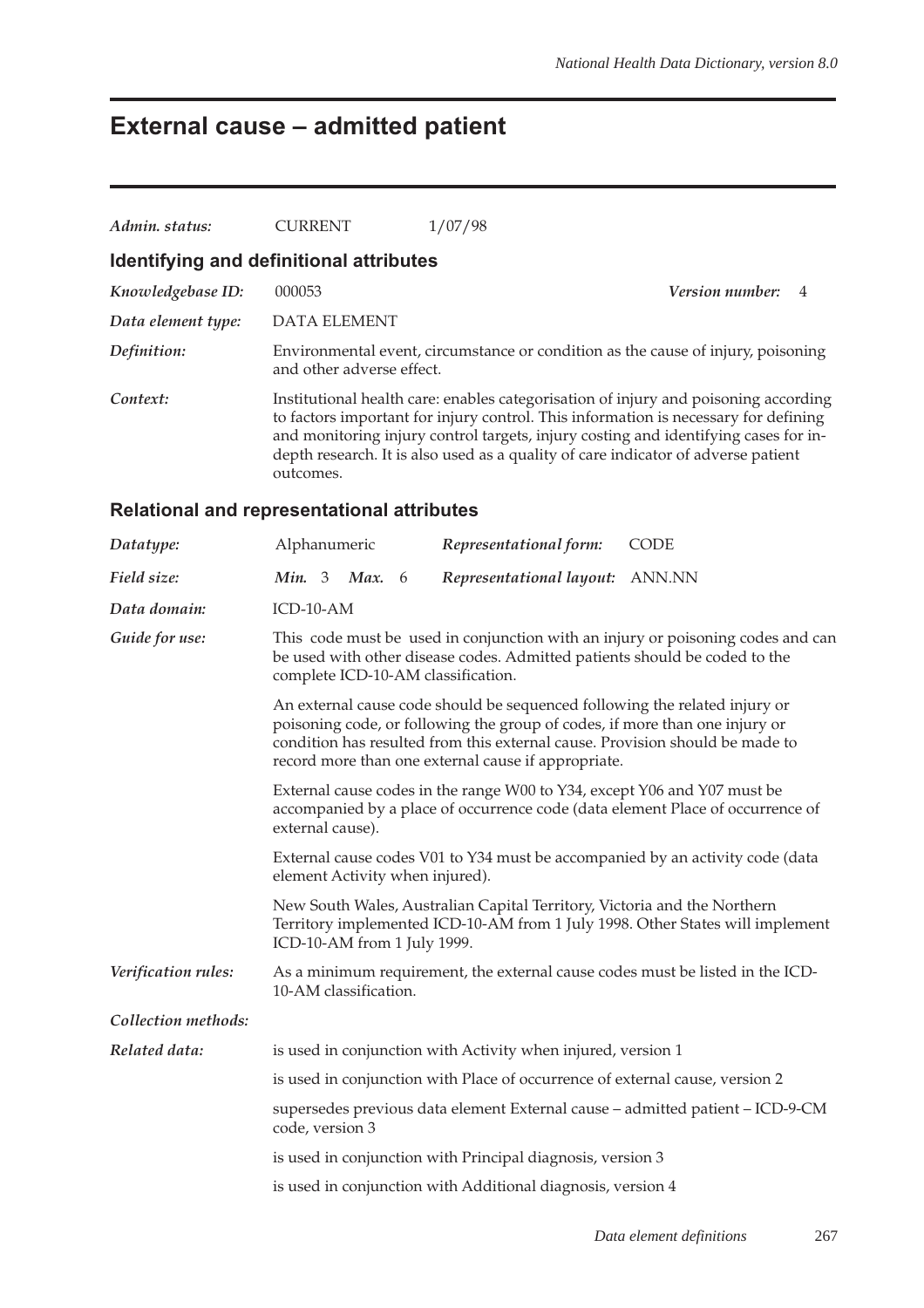# **External cause – admitted patient** *(continued)*

### **Administrative attributes**

| Source document:            | International Statistical Classification of Diseases and Related Health Problems –<br>Tenth Revision – Australian Modification (1998) National Centre for Classification<br>in Health, Sydney. |  |  |  |  |
|-----------------------------|------------------------------------------------------------------------------------------------------------------------------------------------------------------------------------------------|--|--|--|--|
| Source organisation:        | National Health Data Committee, National Centre for Classification in Health and<br>National Data Standards for Injury Surveillance Advisory Group                                             |  |  |  |  |
| National minimum data sets: |                                                                                                                                                                                                |  |  |  |  |
| Institutional health care   | from $1/07/89$ to                                                                                                                                                                              |  |  |  |  |
| Injury surveillance         | from $1/07/89$ to                                                                                                                                                                              |  |  |  |  |
| Comments:                   | An extended activity code is being developed in consultation with the National<br>Injury Surveillance Unit, Flinders University, Adelaide.                                                     |  |  |  |  |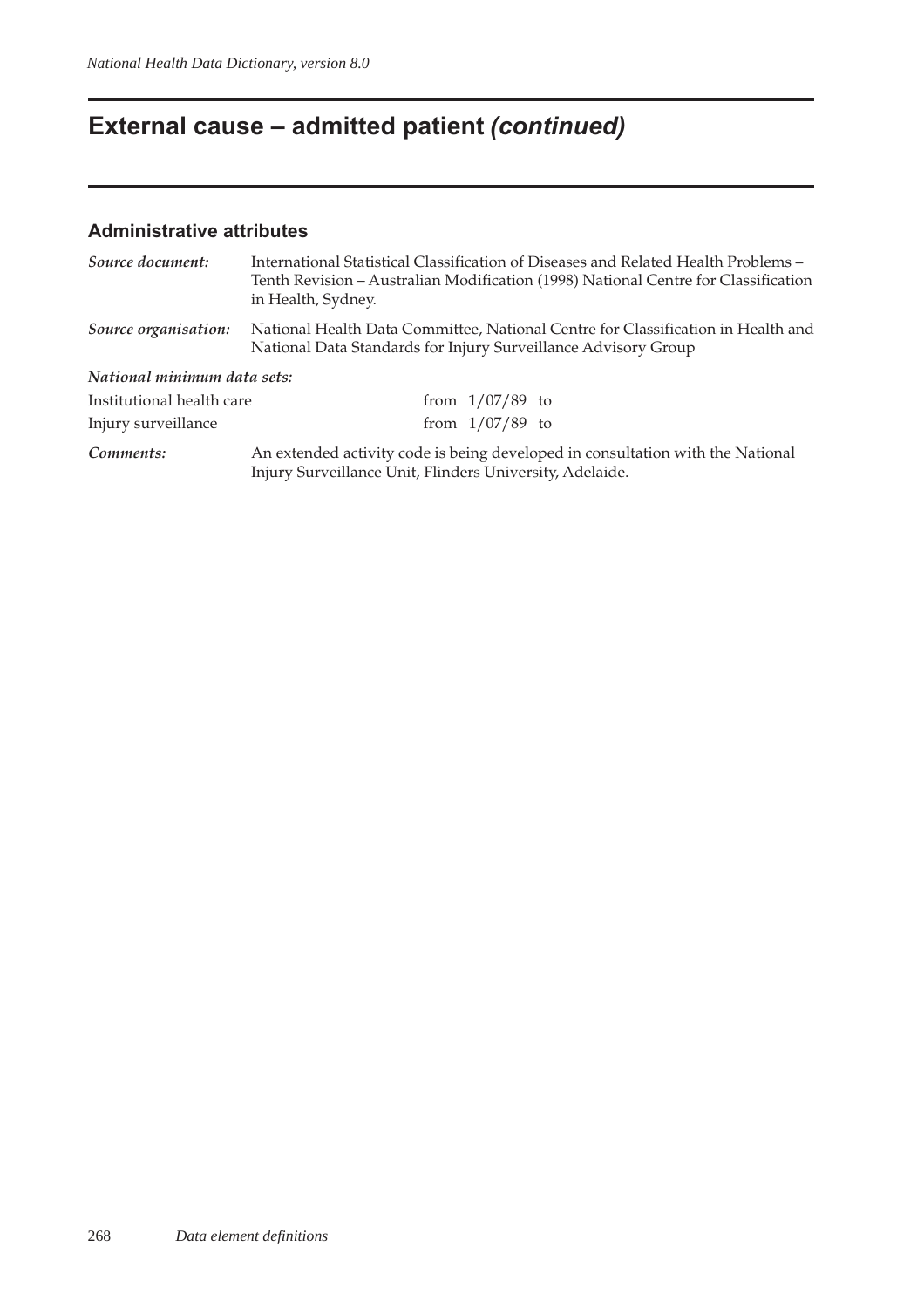## **External cause – human intent**

| Admin. status:                          | <b>CURRENT</b>            | 1/07/98                                                                                                                                                                                                                                                     |                        |                |  |  |  |  |
|-----------------------------------------|---------------------------|-------------------------------------------------------------------------------------------------------------------------------------------------------------------------------------------------------------------------------------------------------------|------------------------|----------------|--|--|--|--|
| Identifying and definitional attributes |                           |                                                                                                                                                                                                                                                             |                        |                |  |  |  |  |
| Knowledgebase ID:                       | 000382                    |                                                                                                                                                                                                                                                             | <b>Version number:</b> | $\overline{4}$ |  |  |  |  |
| Data element type:                      | DATA ELEMENT              |                                                                                                                                                                                                                                                             |                        |                |  |  |  |  |
| Definition:                             | as assessed by clinician. | The most likely role of human intent in the occurrence of the injury or poisoning                                                                                                                                                                           |                        |                |  |  |  |  |
| Context:                                | depth research.           | Injury surveillance: enables categorisation of injury and poisoning according to<br>factors important for injury control. This information is necessary for defining<br>and monitoring injury control targets, injury costing and identifying cases for in- |                        |                |  |  |  |  |

## **Relational and representational attributes**

| Datatype:           | Numeric                                                                                                                                                                                                                                                                                                                                                                                 |                                                                              |                                                            |  | Representational form:                                                    | <b>CODE</b>                                                                        |  |  |  |  |
|---------------------|-----------------------------------------------------------------------------------------------------------------------------------------------------------------------------------------------------------------------------------------------------------------------------------------------------------------------------------------------------------------------------------------|------------------------------------------------------------------------------|------------------------------------------------------------|--|---------------------------------------------------------------------------|------------------------------------------------------------------------------------|--|--|--|--|
| Field size:         | Min. 2                                                                                                                                                                                                                                                                                                                                                                                  |                                                                              | Max. 2                                                     |  | Representational layout:                                                  | <b>NN</b>                                                                          |  |  |  |  |
| Data domain:        | 01                                                                                                                                                                                                                                                                                                                                                                                      |                                                                              | Accident - injury not intended                             |  |                                                                           |                                                                                    |  |  |  |  |
|                     | 02                                                                                                                                                                                                                                                                                                                                                                                      |                                                                              | Intentional self harm                                      |  |                                                                           |                                                                                    |  |  |  |  |
|                     | 03                                                                                                                                                                                                                                                                                                                                                                                      |                                                                              | Sexual assault                                             |  |                                                                           |                                                                                    |  |  |  |  |
|                     | 04                                                                                                                                                                                                                                                                                                                                                                                      |                                                                              |                                                            |  | Maltreatment by parent                                                    |                                                                                    |  |  |  |  |
|                     | 05                                                                                                                                                                                                                                                                                                                                                                                      |                                                                              |                                                            |  | Maltreatment by spouse or partner                                         |                                                                                    |  |  |  |  |
|                     | 06                                                                                                                                                                                                                                                                                                                                                                                      |                                                                              |                                                            |  | Other and unspecified assault                                             |                                                                                    |  |  |  |  |
|                     | 07                                                                                                                                                                                                                                                                                                                                                                                      |                                                                              |                                                            |  | Event of undetermined intent                                              |                                                                                    |  |  |  |  |
|                     | 08                                                                                                                                                                                                                                                                                                                                                                                      |                                                                              | Legal intervention (including police) or operations of war |  |                                                                           |                                                                                    |  |  |  |  |
|                     | 09                                                                                                                                                                                                                                                                                                                                                                                      | Adverse effect or complications of medical and surgical care                 |                                                            |  |                                                                           |                                                                                    |  |  |  |  |
|                     | 10                                                                                                                                                                                                                                                                                                                                                                                      | Other specified intent                                                       |                                                            |  |                                                                           |                                                                                    |  |  |  |  |
|                     | 11                                                                                                                                                                                                                                                                                                                                                                                      | Intent not specified                                                         |                                                            |  |                                                                           |                                                                                    |  |  |  |  |
| Guide for use:      | Select the item which best characterises the role of intent in the occurrence of the<br>injury, on the basis of the information available at the time it is recorded. If two or<br>more categories are judged to be equally appropriate, select the one that comes<br>first in the code list. This item must always be accompanied by an External cause<br>- non-admitted patient code. |                                                                              |                                                            |  |                                                                           |                                                                                    |  |  |  |  |
|                     | This data domain is for use in injury surveillance purposes only, when it is not<br>possible to use a complete ICD-10-AM code (eg non-admitted patients in<br>emergency departments).                                                                                                                                                                                                   |                                                                              |                                                            |  |                                                                           |                                                                                    |  |  |  |  |
| Verification rules: |                                                                                                                                                                                                                                                                                                                                                                                         |                                                                              |                                                            |  |                                                                           |                                                                                    |  |  |  |  |
| Collection methods: |                                                                                                                                                                                                                                                                                                                                                                                         |                                                                              |                                                            |  |                                                                           |                                                                                    |  |  |  |  |
| Related data:       |                                                                                                                                                                                                                                                                                                                                                                                         |                                                                              |                                                            |  | supersedes previous data element External cause - human intent, version 3 |                                                                                    |  |  |  |  |
|                     |                                                                                                                                                                                                                                                                                                                                                                                         |                                                                              | admitted patient, version 3                                |  |                                                                           | is used in conjunction with Place of occurrence of external cause of injury – non- |  |  |  |  |
|                     |                                                                                                                                                                                                                                                                                                                                                                                         | is used in conjunction with Narrative description of injury event, version 1 |                                                            |  |                                                                           |                                                                                    |  |  |  |  |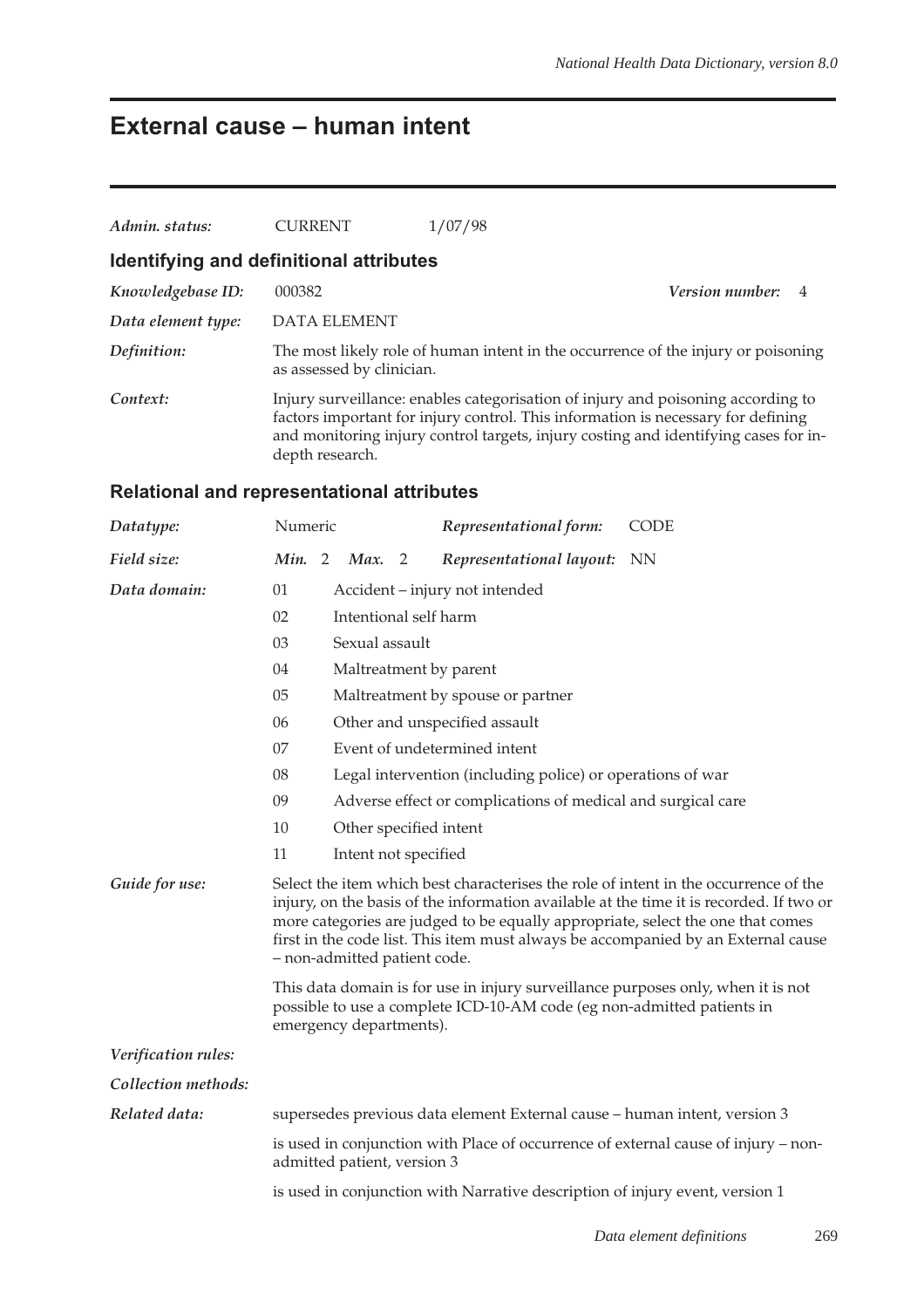## **External cause – human intent** *(continued)*

*Related data (cont'd):* is used in conjunction with Nature of main injury – non-admitted patient, version 1

is used in conjunction with Bodily location of main injury, version 1

is used in conjunction with Activity when injured, version 1

#### **Administrative attributes**

*Source document:*

*Source organisation:* National Health Data Committee; National Data Standards for Injury Surveillance Advisory Group

*National minimum data sets:*

Injury surveillance from 1/07/89 to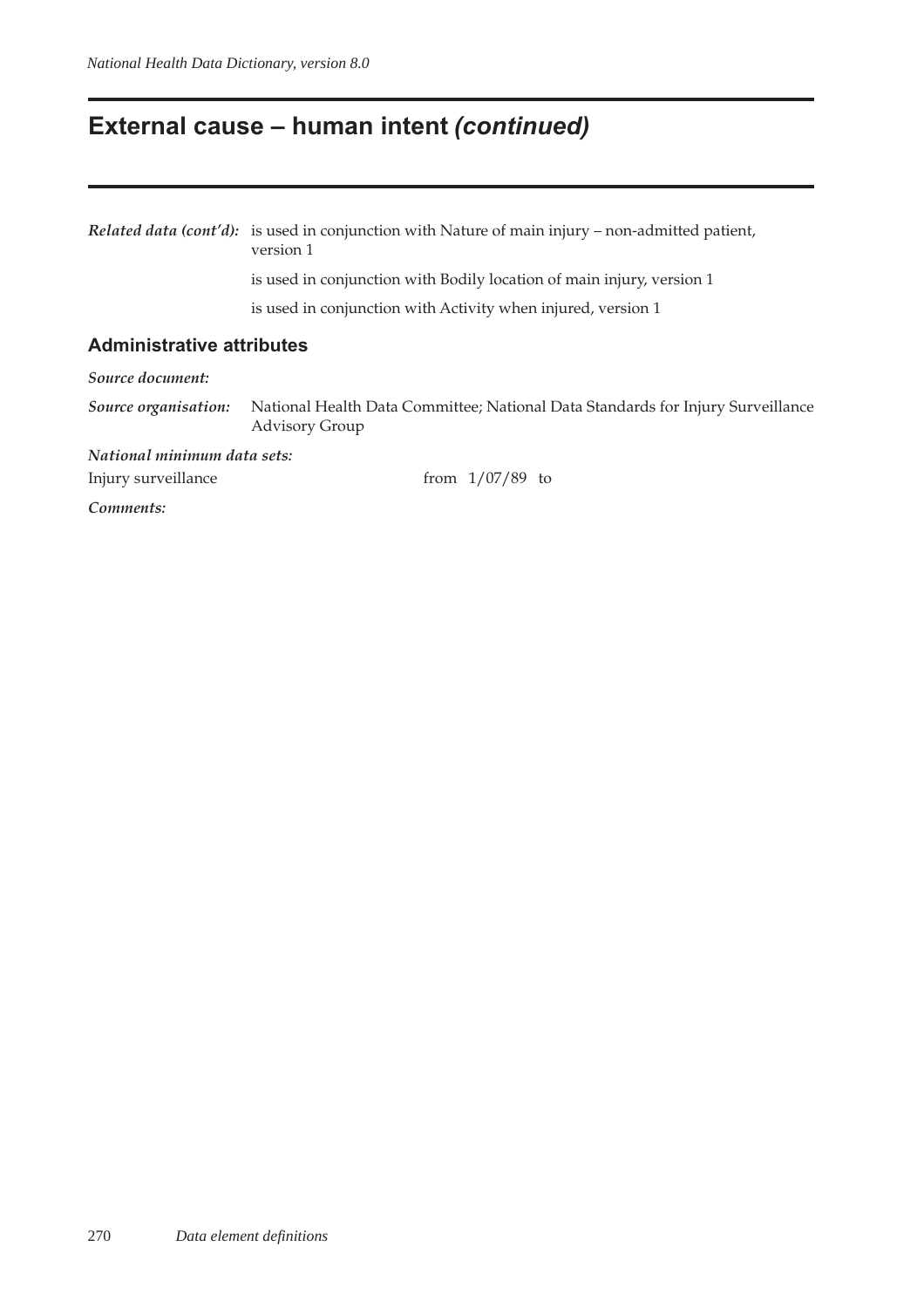# **External cause – non-admitted patient**

| Admin. status:       | <b>CURRENT</b>                                    | 1/07/98                                                                          |                                                                                                                                                                         |
|----------------------|---------------------------------------------------|----------------------------------------------------------------------------------|-------------------------------------------------------------------------------------------------------------------------------------------------------------------------|
|                      | Identifying and definitional attributes           |                                                                                  |                                                                                                                                                                         |
| Knowledgebase ID:    | 000381                                            |                                                                                  | <b>Version number:</b> 4                                                                                                                                                |
| Data element type:   | <b>DATA ELEMENT</b>                               |                                                                                  |                                                                                                                                                                         |
| Definition:          | poisoning or adverse effect.                      | Event, circumstance or condition associated with the occurrence of injury,       |                                                                                                                                                                         |
| Context:             | depth research.                                   | factors important for injury control. This information is necessary for defining | Injury surveillance: enables categorisation of injury and poisoning according to<br>and monitoring injury control targets, injury costing and identifying cases for in- |
|                      | <b>Relational and representational attributes</b> |                                                                                  |                                                                                                                                                                         |
| $\mathbf{D}$ atatung | $N_{11}$ moric                                    | Romnocontational formu                                                           | $C\cap\Gamma$                                                                                                                                                           |

| Datatype:    | Numeric |                                                   |                                                                                                         |  | Representational form:                             |  | <b>CODE</b>                                                           |  |  |  |
|--------------|---------|---------------------------------------------------|---------------------------------------------------------------------------------------------------------|--|----------------------------------------------------|--|-----------------------------------------------------------------------|--|--|--|
| Field size:  | Min. 2  |                                                   | Max. 2                                                                                                  |  | Representational layout: NN                        |  |                                                                       |  |  |  |
| Data domain: | 01      |                                                   | Motor vehicle - driver                                                                                  |  |                                                    |  |                                                                       |  |  |  |
|              | 02      | Motor vehicle - passenger or unspecified occupant |                                                                                                         |  |                                                    |  |                                                                       |  |  |  |
|              | 03      | Motorcycle - driver                               |                                                                                                         |  |                                                    |  |                                                                       |  |  |  |
|              | 04      |                                                   | Motorcycle – passenger or unspecified                                                                   |  |                                                    |  |                                                                       |  |  |  |
|              | $05\,$  |                                                   | Pedal cyclist or pedal cycle passenger                                                                  |  |                                                    |  |                                                                       |  |  |  |
|              | 06      |                                                   | Pedestrian                                                                                              |  |                                                    |  |                                                                       |  |  |  |
|              | $07\,$  |                                                   | Other or unspecified transport-related circumstance                                                     |  |                                                    |  |                                                                       |  |  |  |
|              | 08      |                                                   | Horse-related (includes fall from, struck or bitten by)                                                 |  |                                                    |  |                                                                       |  |  |  |
|              | 09      |                                                   |                                                                                                         |  |                                                    |  | Fall – low (on same level or $<$ 1 metre or no information on height) |  |  |  |
|              | 10      |                                                   |                                                                                                         |  | Fall – high (drop of 1 metre or more)              |  |                                                                       |  |  |  |
|              | 11      |                                                   | Drowning, submersion – swimming pool                                                                    |  |                                                    |  |                                                                       |  |  |  |
|              | 12      |                                                   | Drowning, submersion – other than swimming pool (excludes drowning<br>associated with water craft [07]) |  |                                                    |  |                                                                       |  |  |  |
|              | 13      |                                                   | Other threat to breathing (including strangling and asphyxiation)                                       |  |                                                    |  |                                                                       |  |  |  |
|              | 14      |                                                   | Fire, flames, smoke                                                                                     |  |                                                    |  |                                                                       |  |  |  |
|              | 15      |                                                   | Hot drink, food, water, other fluid, steam, gas or vapour                                               |  |                                                    |  |                                                                       |  |  |  |
|              | 16      |                                                   |                                                                                                         |  | Hot object or substance, not otherwise specified   |  |                                                                       |  |  |  |
|              | 17      |                                                   | Poisoning – drugs or medicinal substance                                                                |  |                                                    |  |                                                                       |  |  |  |
|              | 18      |                                                   |                                                                                                         |  | Poisoning – other substance                        |  |                                                                       |  |  |  |
|              | 19      |                                                   | Firearm                                                                                                 |  |                                                    |  |                                                                       |  |  |  |
|              | 20      |                                                   |                                                                                                         |  | Cutting, piercing object                           |  |                                                                       |  |  |  |
|              | 21      |                                                   | Dog-related                                                                                             |  |                                                    |  |                                                                       |  |  |  |
|              | 22      |                                                   |                                                                                                         |  | Animal-related (excluding Horse [08] and Dog [21]) |  |                                                                       |  |  |  |
|              | 23      |                                                   | (deleted)                                                                                               |  |                                                    |  |                                                                       |  |  |  |
|              | 24      |                                                   |                                                                                                         |  | Machinery in operation                             |  |                                                                       |  |  |  |
|              | 25      |                                                   | Electricity                                                                                             |  |                                                    |  |                                                                       |  |  |  |
|              | 26      |                                                   |                                                                                                         |  | Hot conditions (natural origin) sunlight           |  |                                                                       |  |  |  |
|              |         |                                                   |                                                                                                         |  |                                                    |  |                                                                       |  |  |  |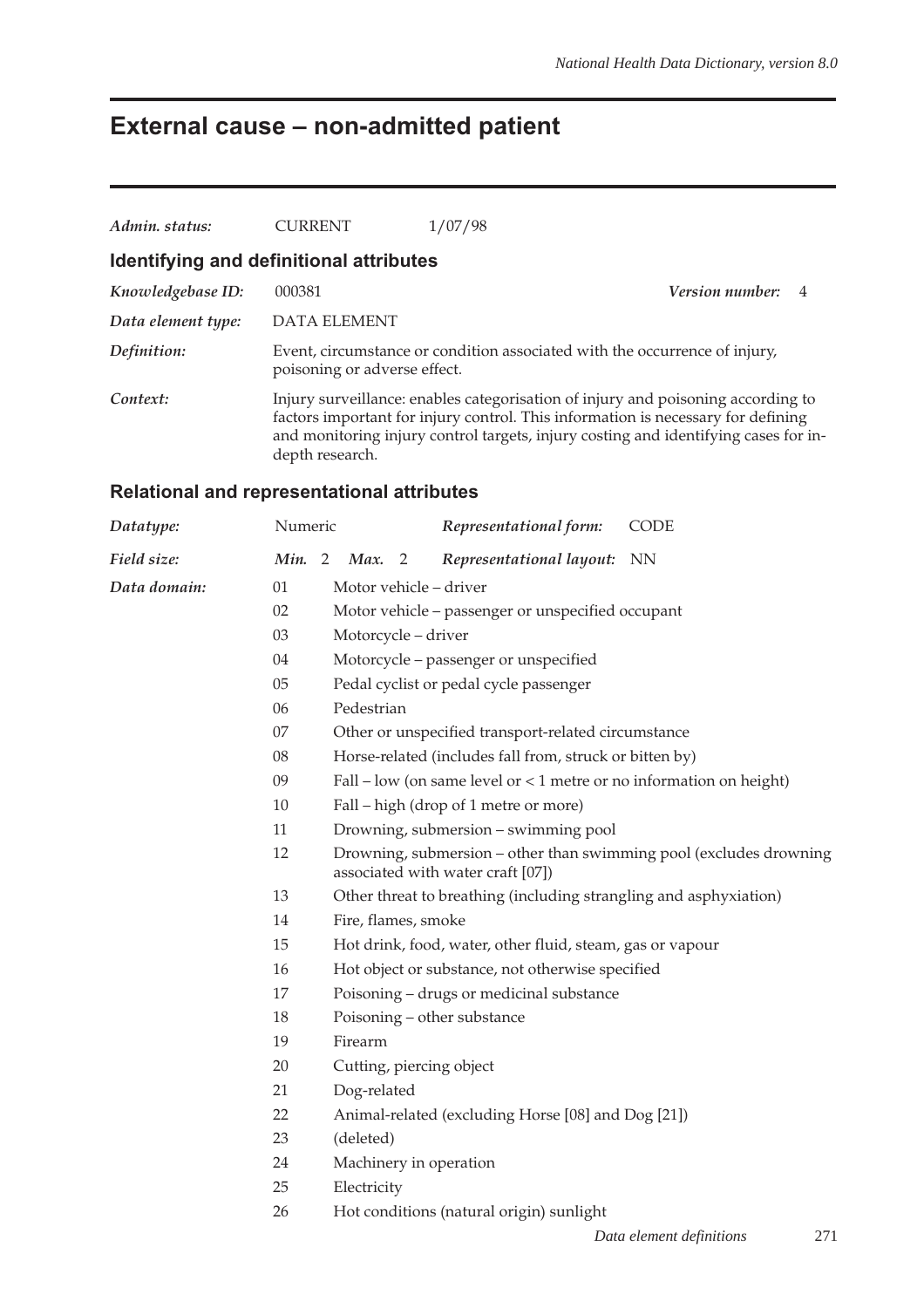## **External cause – non-admitted patient** *(continued)*

| Data domain (cont'd): 27 |                                                                                                                                                                                                                                                                                                                                                                                                                                                                                                                                                                                                                                                                    | Cold conditions (natural origins)                                                 |  |  |  |  |  |
|--------------------------|--------------------------------------------------------------------------------------------------------------------------------------------------------------------------------------------------------------------------------------------------------------------------------------------------------------------------------------------------------------------------------------------------------------------------------------------------------------------------------------------------------------------------------------------------------------------------------------------------------------------------------------------------------------------|-----------------------------------------------------------------------------------|--|--|--|--|--|
|                          | 28                                                                                                                                                                                                                                                                                                                                                                                                                                                                                                                                                                                                                                                                 | Other specified external cause                                                    |  |  |  |  |  |
|                          | 29                                                                                                                                                                                                                                                                                                                                                                                                                                                                                                                                                                                                                                                                 | Unspecified external cause                                                        |  |  |  |  |  |
|                          | 30                                                                                                                                                                                                                                                                                                                                                                                                                                                                                                                                                                                                                                                                 | Struck by or collision with person                                                |  |  |  |  |  |
|                          | 31                                                                                                                                                                                                                                                                                                                                                                                                                                                                                                                                                                                                                                                                 | Struck by or collision with object                                                |  |  |  |  |  |
| Guide for use:           | This data domain is for use in injury surveillance purposes only, when it is not<br>possible to use a complete ICD-10-AM code (eg. Non-admitted patients in<br>emergency departments). Select the item which best characterises the<br>circumstances of the injury, on the basis of the information available at the time it<br>is recorded. If two or more categories are judged to be equally appropriate select<br>the one that comes first in the code list. The External cause - non-admitted patient<br>group must always be accompanied by an External cause - human intent code<br>(see data element External cause - human intent - injury surveillance). |                                                                                   |  |  |  |  |  |
| Verification rules:      |                                                                                                                                                                                                                                                                                                                                                                                                                                                                                                                                                                                                                                                                    |                                                                                   |  |  |  |  |  |
| Collection methods:      |                                                                                                                                                                                                                                                                                                                                                                                                                                                                                                                                                                                                                                                                    |                                                                                   |  |  |  |  |  |
| Related data:            |                                                                                                                                                                                                                                                                                                                                                                                                                                                                                                                                                                                                                                                                    | supersedes previous data element External cause - major external cause, version 3 |  |  |  |  |  |
|                          | is used in conjunction with Place of occurrence of external cause of injury - non-<br>admitted patient, version 3                                                                                                                                                                                                                                                                                                                                                                                                                                                                                                                                                  |                                                                                   |  |  |  |  |  |
|                          | is used in conjunction with Narrative description of injury event, version 1                                                                                                                                                                                                                                                                                                                                                                                                                                                                                                                                                                                       |                                                                                   |  |  |  |  |  |
|                          | is used in conjunction with Nature of main injury - non-admitted patient,<br>version 1                                                                                                                                                                                                                                                                                                                                                                                                                                                                                                                                                                             |                                                                                   |  |  |  |  |  |
|                          | is used in conjunction with Bodily location of main injury, version 1                                                                                                                                                                                                                                                                                                                                                                                                                                                                                                                                                                                              |                                                                                   |  |  |  |  |  |
|                          |                                                                                                                                                                                                                                                                                                                                                                                                                                                                                                                                                                                                                                                                    | is used in conjunction with Activity when injured, version 1                      |  |  |  |  |  |
|                          | is used in conjunction with External cause - human intent, version 4                                                                                                                                                                                                                                                                                                                                                                                                                                                                                                                                                                                               |                                                                                   |  |  |  |  |  |

#### **Administrative attributes**

#### *Source document:*

*Source organisation:* National Health Data Committee; National Centre for Classification in Health; and National Data Standards for Injury Surveillance Advisory Group

#### *National minimum data sets:*

*Comments:* This item has been developed to cater for the information requirements of the wide range of settings undertaking injury surveillance who do not have the capability of recording the complete ICD-10-AM external cause codes. This code list has been derived from the ICD-10-AM external cause classification. Further information on the national injury surveillance program can be obtained from the National Injury Surveillance Unit, Flinders University, Adelaide.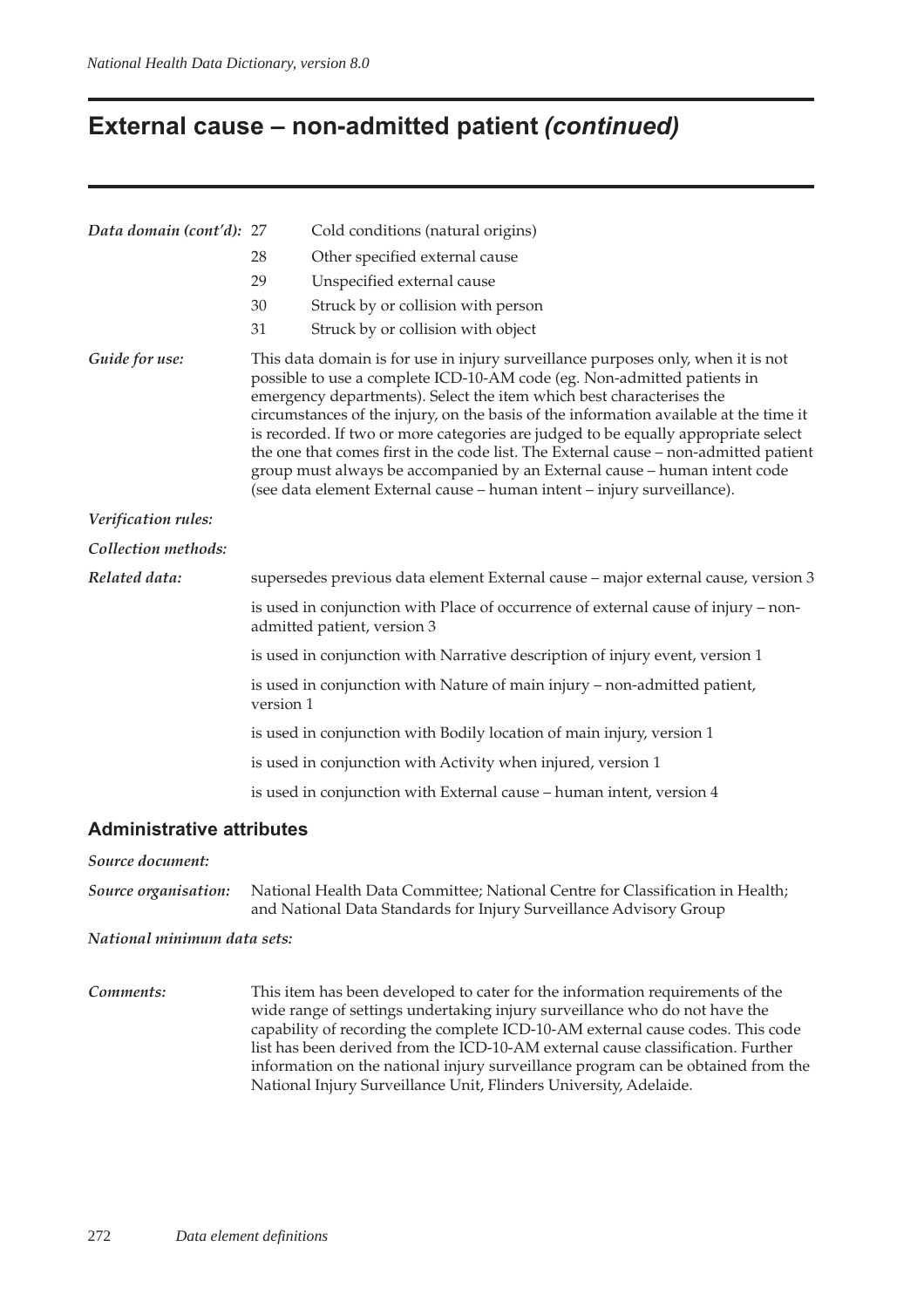# **Narrative description of injury event**

| Admin. status:                          | <b>CURRENT</b>                          | 1/07/96                                                                                                                                                                  |                          |  |
|-----------------------------------------|-----------------------------------------|--------------------------------------------------------------------------------------------------------------------------------------------------------------------------|--------------------------|--|
| Identifying and definitional attributes |                                         |                                                                                                                                                                          |                          |  |
| Knowledgebase ID:                       | 000099                                  |                                                                                                                                                                          | <b>Version number:</b> 1 |  |
| Data element type:                      | <b>DATA ELEMENT</b>                     |                                                                                                                                                                          |                          |  |
| Definition:                             | A text description of the injury event. |                                                                                                                                                                          |                          |  |
| Context:                                |                                         | Injury surveillance: the narrative of the injury event is very important to injury<br>control workers as it identifies features of the event not revealed by coded data. |                          |  |

### **Relational and representational attributes**

| Alphanumeric                                                                                                                                                                                                                                                                                                                                                       | Representational form:   | TEXT                                                                                                                                                |  |  |  |
|--------------------------------------------------------------------------------------------------------------------------------------------------------------------------------------------------------------------------------------------------------------------------------------------------------------------------------------------------------------------|--------------------------|-----------------------------------------------------------------------------------------------------------------------------------------------------|--|--|--|
| 100<br>Min. 0<br>Max.                                                                                                                                                                                                                                                                                                                                              | Representational layout: | Text                                                                                                                                                |  |  |  |
|                                                                                                                                                                                                                                                                                                                                                                    |                          |                                                                                                                                                     |  |  |  |
| Write a brief description of how the injury occurred. It should indicate what went<br>wrong (the breakdown event), the mechanism by which this event led to injury<br>and the object(s) or substance(s) most important in the event. The type of place at<br>which the event occurred, and the activity of the person who was injured should<br>also be indicated. |                          |                                                                                                                                                     |  |  |  |
|                                                                                                                                                                                                                                                                                                                                                                    |                          |                                                                                                                                                     |  |  |  |
|                                                                                                                                                                                                                                                                                                                                                                    |                          |                                                                                                                                                     |  |  |  |
|                                                                                                                                                                                                                                                                                                                                                                    |                          |                                                                                                                                                     |  |  |  |
|                                                                                                                                                                                                                                                                                                                                                                    |                          |                                                                                                                                                     |  |  |  |
|                                                                                                                                                                                                                                                                                                                                                                    |                          | Text up to 100 characters in length<br>is qualified by External cause - human intent, version 3<br>is qualified by Activity when injured, version 1 |  |  |  |

### **Administrative attributes**

| Source document:            |                                                                                                                                                                                                                                                                                                                                                               |
|-----------------------------|---------------------------------------------------------------------------------------------------------------------------------------------------------------------------------------------------------------------------------------------------------------------------------------------------------------------------------------------------------------|
|                             | <b>Source organisation:</b> National Injury Surveillance Unit                                                                                                                                                                                                                                                                                                 |
| National minimum data sets: |                                                                                                                                                                                                                                                                                                                                                               |
| Injury surveillance         | from $1/07/89$ to                                                                                                                                                                                                                                                                                                                                             |
| Comments:                   | This is a basic item for injury surveillance. The text description of the injury event<br>is structured to indicate context, place, what went wrong and how the event<br>resulted in injury. Further information on the national injury surveillance<br>program can be obtained from the National Injury Surveillance Unit, Flinders<br>University, Adelaide. |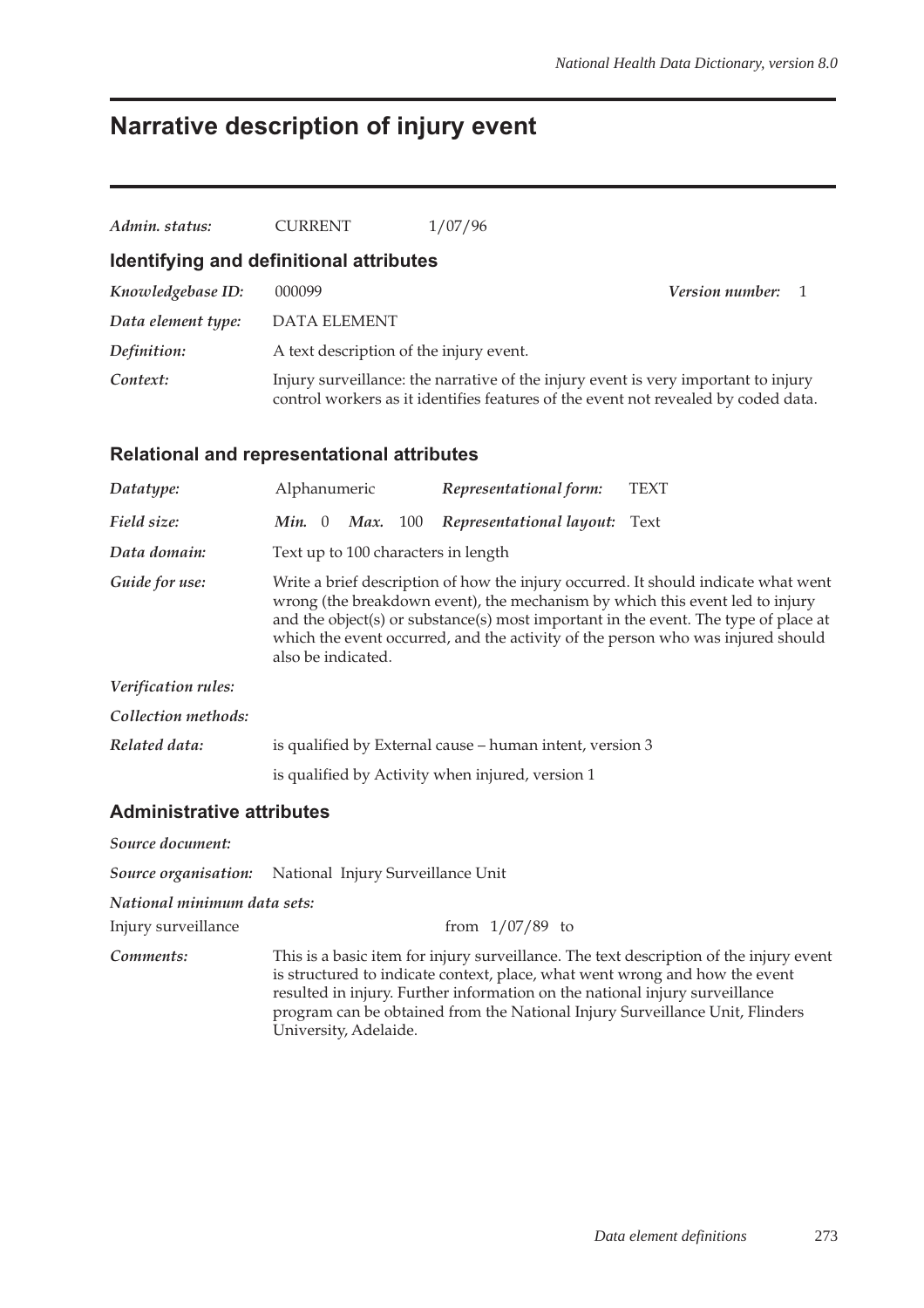## **Neonatal death**

| Admin. status:                                    | <b>CURRENT</b>          | 1/07/96                                                                                                                                                                                                                                                  |                        |  |  |  |  |
|---------------------------------------------------|-------------------------|----------------------------------------------------------------------------------------------------------------------------------------------------------------------------------------------------------------------------------------------------------|------------------------|--|--|--|--|
| Identifying and definitional attributes           |                         |                                                                                                                                                                                                                                                          |                        |  |  |  |  |
| Knowledgebase ID:                                 | 000101                  |                                                                                                                                                                                                                                                          | <i>Version number:</i> |  |  |  |  |
| Data element type:                                | DATA ELEMENT CONCEPT    |                                                                                                                                                                                                                                                          |                        |  |  |  |  |
| Definition:                                       | completed days of life. | The death of a live birth which occurs during the first 28 days of life. This may be<br>subdivided into early neonatal deaths, occurring during the first seven days of<br>life, and late neonatal deaths, occurring after the seventh day but before 28 |                        |  |  |  |  |
| Context:                                          | Perinatal               |                                                                                                                                                                                                                                                          |                        |  |  |  |  |
| <b>Relational and representational attributes</b> |                         |                                                                                                                                                                                                                                                          |                        |  |  |  |  |

| Datatype:           |      |      | Representational form:                                    |
|---------------------|------|------|-----------------------------------------------------------|
| Field size:         | Min. | Max. | Representational layout:                                  |
| Data domain:        |      |      |                                                           |
| Guide for use:      |      |      |                                                           |
| Verification rules: |      |      |                                                           |
| Collection methods: |      |      |                                                           |
| Related data:       |      |      | relates to the data element Status of the baby, version 1 |
|                     |      |      |                                                           |

### **Administrative attributes**

| Source document:            | International Classification of Diseases, 10th Revision, WHO, 1992                                                                                                                                                                                                    |  |  |  |  |  |  |  |
|-----------------------------|-----------------------------------------------------------------------------------------------------------------------------------------------------------------------------------------------------------------------------------------------------------------------|--|--|--|--|--|--|--|
|                             | <b>Source organisation:</b> National Perinatal Data Development Committee                                                                                                                                                                                             |  |  |  |  |  |  |  |
| National minimum data sets: |                                                                                                                                                                                                                                                                       |  |  |  |  |  |  |  |
| Perinatal                   | from $1/07/97$ to                                                                                                                                                                                                                                                     |  |  |  |  |  |  |  |
| Comments:                   | Age at death during the first day of life (day zero) should be recorded in units of<br>completed minutes or hours of life. For the second (day one), third (day two) and<br>through 27 completed days of life, age at death should be recorded in days<br>(WHO 1992). |  |  |  |  |  |  |  |